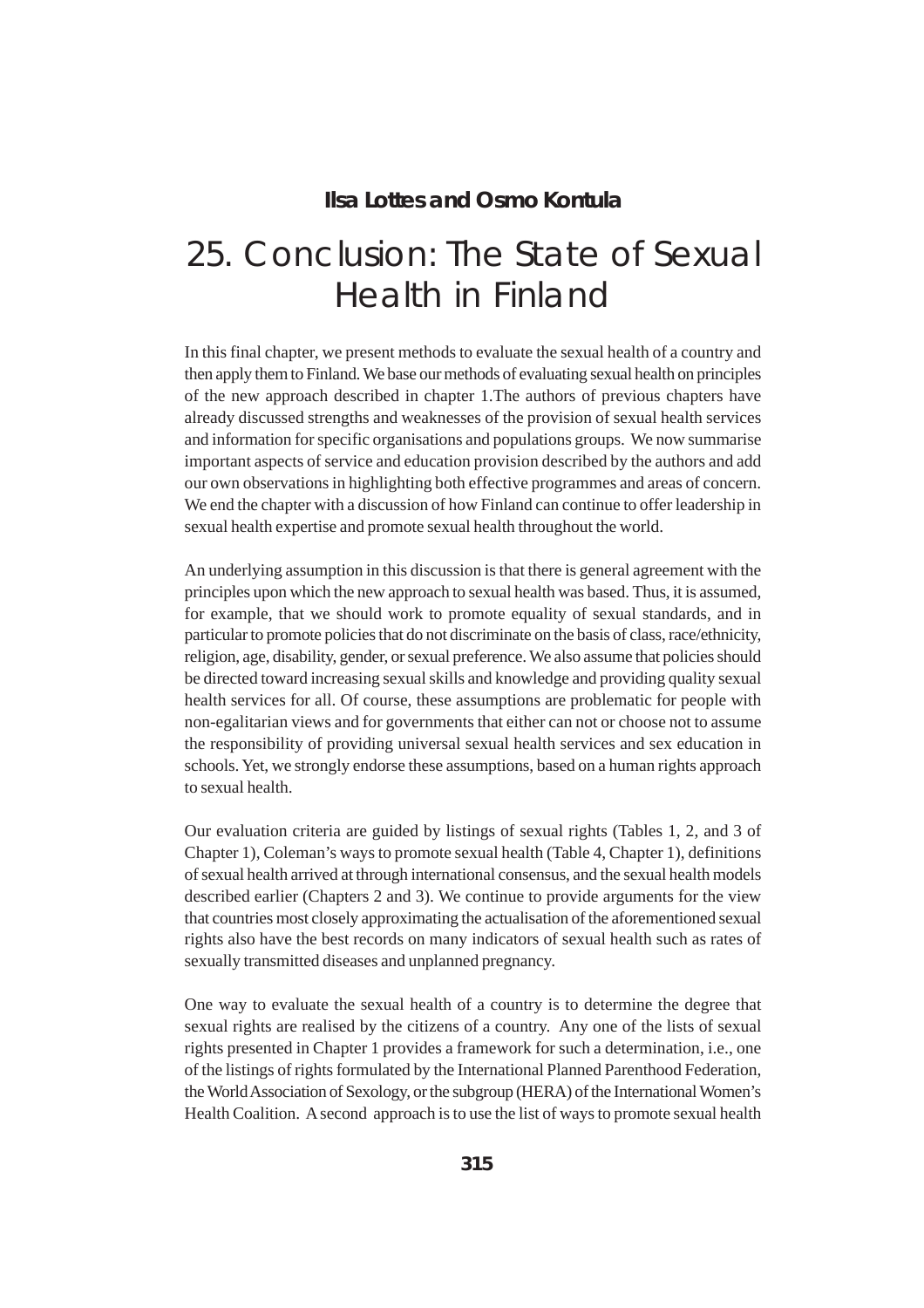suggested by Eli Coleman as evaluation criteria. A third way is to consider the models of sexual health described in chapters 2 or 3 and develop criteria of evaluation from one of those models. A fourth way is to use the components of the definition of sexual health to guide construction of indicators for evaluation. Because all four of these methods are based on the same principles, those adopted by international consensus at the Cairo and Beijing conferences, evaluation criteria developed from these methods would be similar.

We chose the fourth method to organise indicators and areas to examine in evaluating the sexual health of a country. Table 1 contains a list of these indicators and areas for each component of sexual health, and we use this table to summarise the state of sexual health in Finland. Because the three direct determinants of sexual health are sexual information, services, and ideology, these three determinants also need to be discussed in an evaluation of sexual health. Finally, aspects of reproductive health also need to be examined because of their relationship to sexual health.

### Unwanted and Unplanned Pregnancies

Finland fares well with respect to unwanted and unplanned pregnancies. Women in Finland have access to traditional and most new contraceptive methods including emergency contraceptives. Teenagers are well acquainted with this as well as other older methods of birth control. In one list provided by the United Nations of teenage birth rates for 44 of the better industrialised countries for the first half of the 1990s, Finland had the  $11<sup>th</sup>$  lowest rate (United Nations, 1996). Countries such as Japan, Switzerland and the Netherlands were among the countries with teen birth rates lower than Finland, and the USA reported the highest rate. In a comparison of Finland's 1995 teen birth rate with other countries, only Japan's rate was lower (Mackay, 2000).

Although many surveys of sexual behaviour have been conducted in Finland, apparently few have asked women to report the number of unplanned and unwanted pregnancies they have ever experienced. Myhrman (1992) found that from1966 to 1985/86, rates of unwanted pregnancies (not wanted at all) decreased from 12% to 1% in Northern Finland. Helmig (1997) reported that in this same regional study, the unplanned pregnancy rate (pregnancies that occurred earlier than desired or was not wanted at all) was 12% at the later date. A major study by the Alan Guttmacher Institute (Jones et al., 1989) found that more than 50% of all pregnancies were unplanned in Finland in 1978, a figure comparable with other Western countries at that time. Recent international data on this topic is limited although Helmig emphasised that Finland's rate is considerably lower than that in the United States, where the unplanned pregnancy rate is nearly 60% (Brown and Eisenberg, 1995). The decrease in rates of unwanted and unplanned pregnancies since the 1960's can be attributed to the high quality and free family planning services that became available to Finnish women in the early 1970's.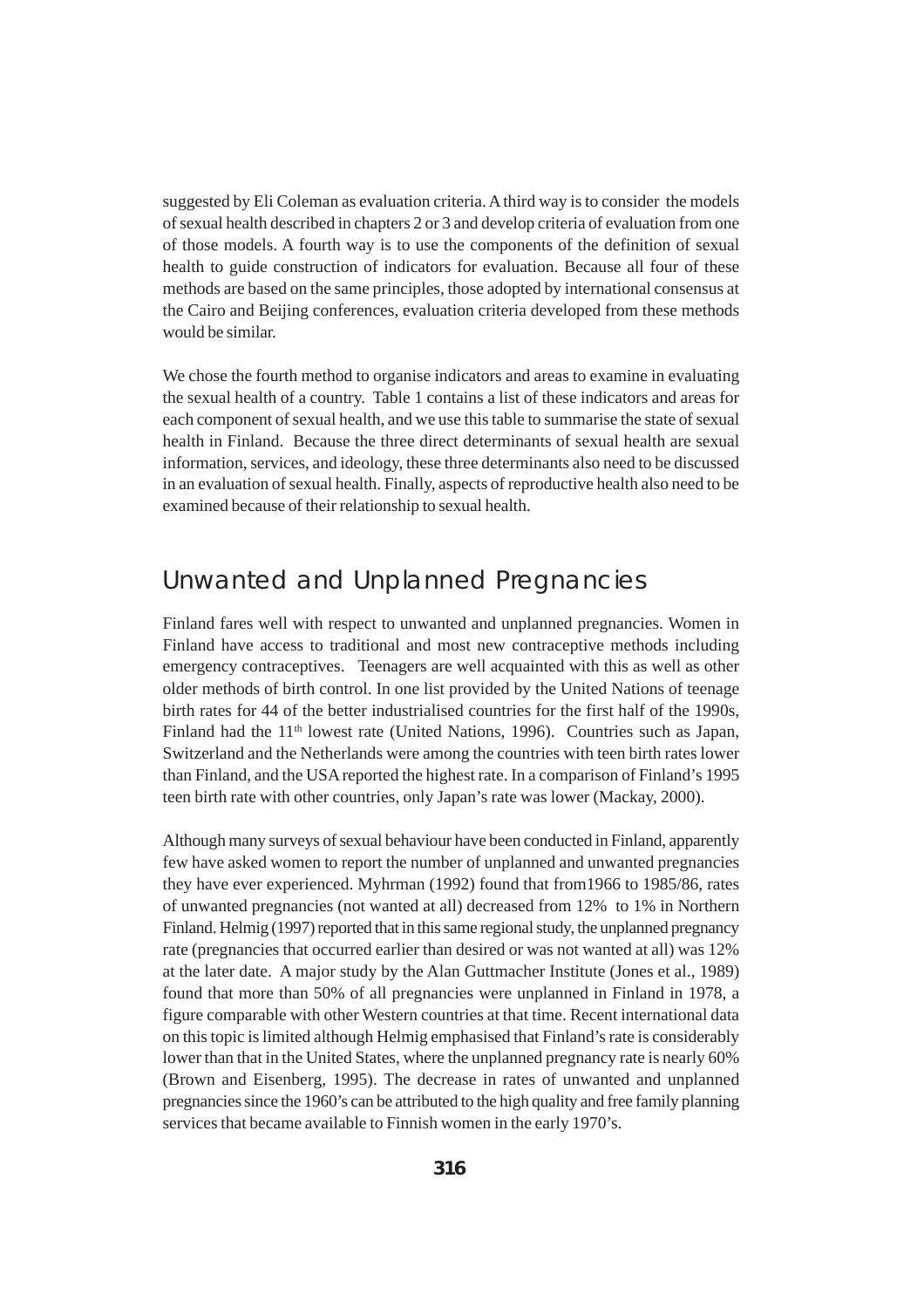**Table1. Indicators and areas to examine for the evaluation of a country's sexual health**

| <b>Sexual Health Component</b>                                            | <b>Indicator or Area</b>                                                                                                                                                                                                                                                                                                                                                                                                                                                                                                                                           |
|---------------------------------------------------------------------------|--------------------------------------------------------------------------------------------------------------------------------------------------------------------------------------------------------------------------------------------------------------------------------------------------------------------------------------------------------------------------------------------------------------------------------------------------------------------------------------------------------------------------------------------------------------------|
| 1. Planned and wanted pregnancies                                         | - Contraceptive prevalence<br>- Percent using effective methods<br>- Cost, accessibility, and quality of family planning and abortion<br>services including general and emergency contraceptives<br>- Legality of abortion<br>- Abortion mortality and morbidity rates<br>- Teenage pregnancy, birth and abortion rates                                                                                                                                                                                                                                            |
| 2. Low risk of contracting a sexually<br>transmitted disease (STD)        | - Rates of major sexually transmitted diseases including<br><b>HIV/AIDS by gender</b>                                                                                                                                                                                                                                                                                                                                                                                                                                                                              |
|                                                                           | - Cost, accessibility and quality of STD diagnosis and treatment<br>- Impact of prostitution                                                                                                                                                                                                                                                                                                                                                                                                                                                                       |
| 3. No sexual coercion, abuse, harassment,<br>assault, rape, or mutilation | - Rates of sexual coercion, abuse, harassment, assault and rape<br>- Extent of female genital mutilation<br>- Cost, accessibility, and quality of services for victims and<br>treatment for abusers                                                                                                                                                                                                                                                                                                                                                                |
| 4. Lack of discrimination                                                 | - Extent of empowerment of and services for women,<br>nonheterosexuals and transsexuals, and other groups<br>who tend to be marginalised<br>- Degree to which laws promote political, economic and<br>social equality for all groups irrespective of gender, race,<br>age, ethnicity, class, sexual preference or religion<br>- Extent of social harassment based on gender, race, etc<br>- Cost, accessibility, and quality of sexual health services<br>for special population groups such as the disabled,<br>elderly, sex workers and teenagers                |
| 5. Sexual enjoyment and pleasure                                          | - Extent of sexual dysfunction<br>- Degree of sexual satisfaction<br>- Cost, accessibility, and quality of medical treatment and<br>sex therapy for physiological and psychological sexual<br>problems<br>- Extent of sexual dissatisfaction due to lack of a partner<br>- Degree of sexual knowledge and skills of the general<br>population<br>- Acknowledgment and consideration of the influence of<br>diseases and treatments on sexual functioning by health<br>professionals<br>- Knowledge of sexuality based on scientific,<br>multidisciplinary research |
| 6. Sexual knowledge and education                                         | - Comprehensiveness and quality of sex education in<br>public schools<br>- Uniformity, comprehensiveness, and quality of sex<br>education of educators and health professionals<br>- Extent of continued education for sex educators and<br>health professionals<br>- Extent of media coverage of sexual health issues with<br>consideration of wide range of experts as well as topics                                                                                                                                                                            |
| 7. Reproductive health                                                    | - Infant and maternal morbidity and mortality rates<br>- Extent and treatment of infertility problems                                                                                                                                                                                                                                                                                                                                                                                                                                                              |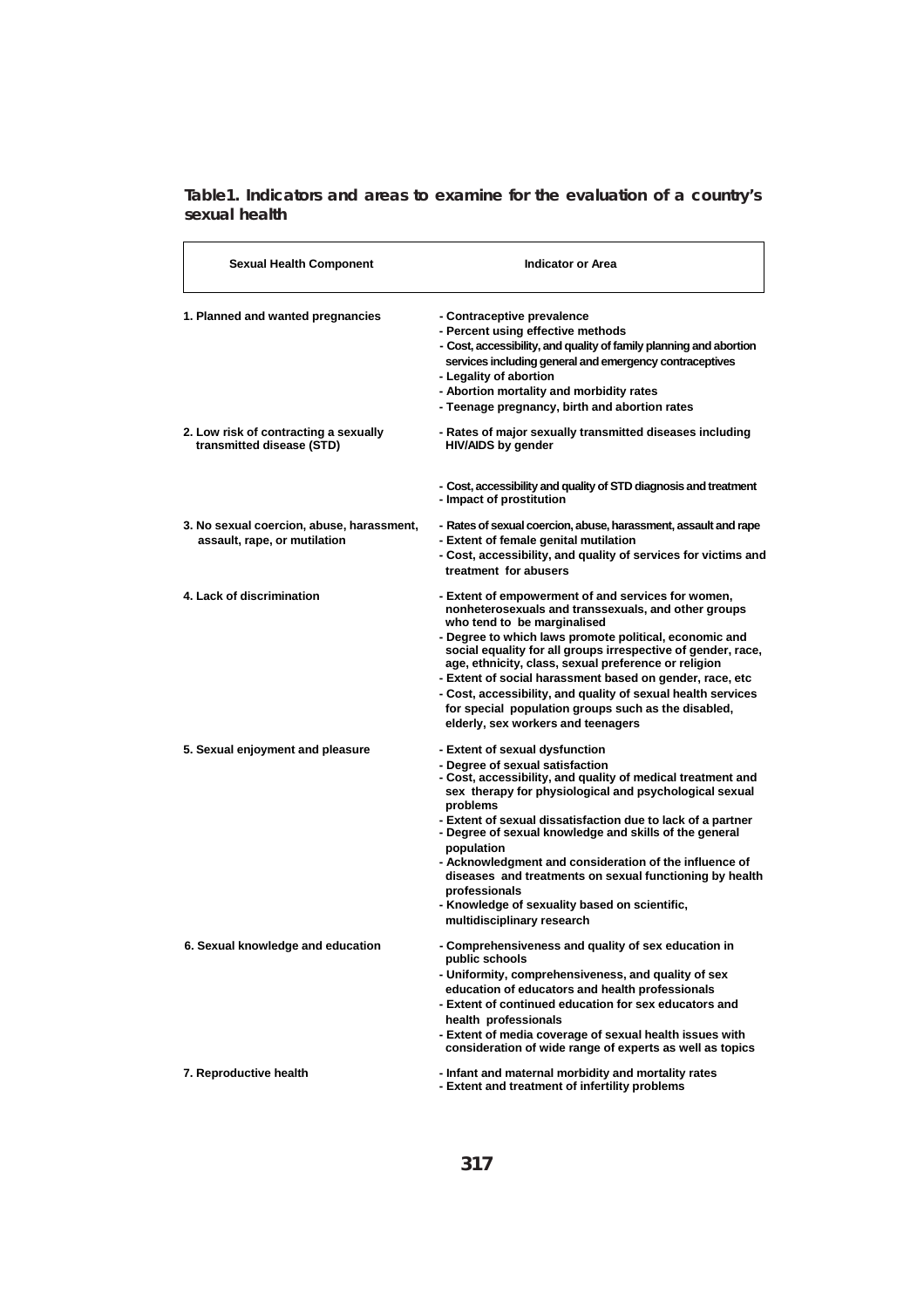Several large-scale national surveys since 1971 have asked women to indicate their use of contraceptives. Rehnström (1997) emphasises two trends that emerge from these surveys: first, an increasing use of contraceptives, even among the young and second, the use of more reliable contraceptive methods. In one survey, Erkkola and Kontula (1993) found that only five percent of women who are in need of contraception use no contraceptives at all. Thus, the risk of having an unplanned pregnancy seems small in Finland for a majority of such pregnancies occur in women who use no contraceptive method. The most recent surveys indicate that the pill and IUDs are common methods, and that 25 to 35 percent of women rely on condoms. Some Finns use the condom for protection against sexually transmitted diseases as well as another method for birth control. Väestöliitto (1998) and Mackay (2000) note that condom use is widespread, and that Finland is second only to Japan in its use of condoms. Thus, contraceptive prevalence rates and the use of reliable methods are high. These favourable rates can be attributed to a high level of contraceptive knowledge by women and also to the easy accessibility of services.

Rimpelä (1998) attributes Finland's success in reducing abortion and unplanned pregnancy rates to the following five factors: (1) use of preventive approaches in public health (2) change of focus from abortions to the prevention of its main cause, unintended pregnancy, (3) good co-operation and co-ordination between the health and education sectors, (4) strong and skilled guidance from the national health authorities, and (5) professional attitudes of nurses and doctors in sex education and family planning.

Nevertheless, there are some reasons to be concerned. Väestöliitto (1998) has noted that the cost of some contraceptives likely inhibits their use by members of low-income groups, especially disadvantaged youth. Lowering the price of contraceptives would be an effective measure in increasing their use. One reason for the exceptionally low rates of abortion and unplanned pregnancy in the Netherlands is the free or low cost of contraceptives.

A few cases of violations of confidentiality of services to adolescents have recently caused concern (Dan Apter, personal communication, July, 2000). In one incident, a bill was sent to the home of a teenager who had obtained emergency contraception, and this caused family conflict when her mother read the description of service on the bill. In addition to violating the right of privacy, such publicised incidents may prevent other young people from seeking needed sexual health services. Besides teenagers, other population groups that need special attention with respect to contraceptive use are women intravenous drug users, the disabled, and the growing number of refugees and other foreigners.

Because abortion services are legal and provided by skilled professionals, Finland does not have a problem with health complications or deaths due to illegal abortions. A major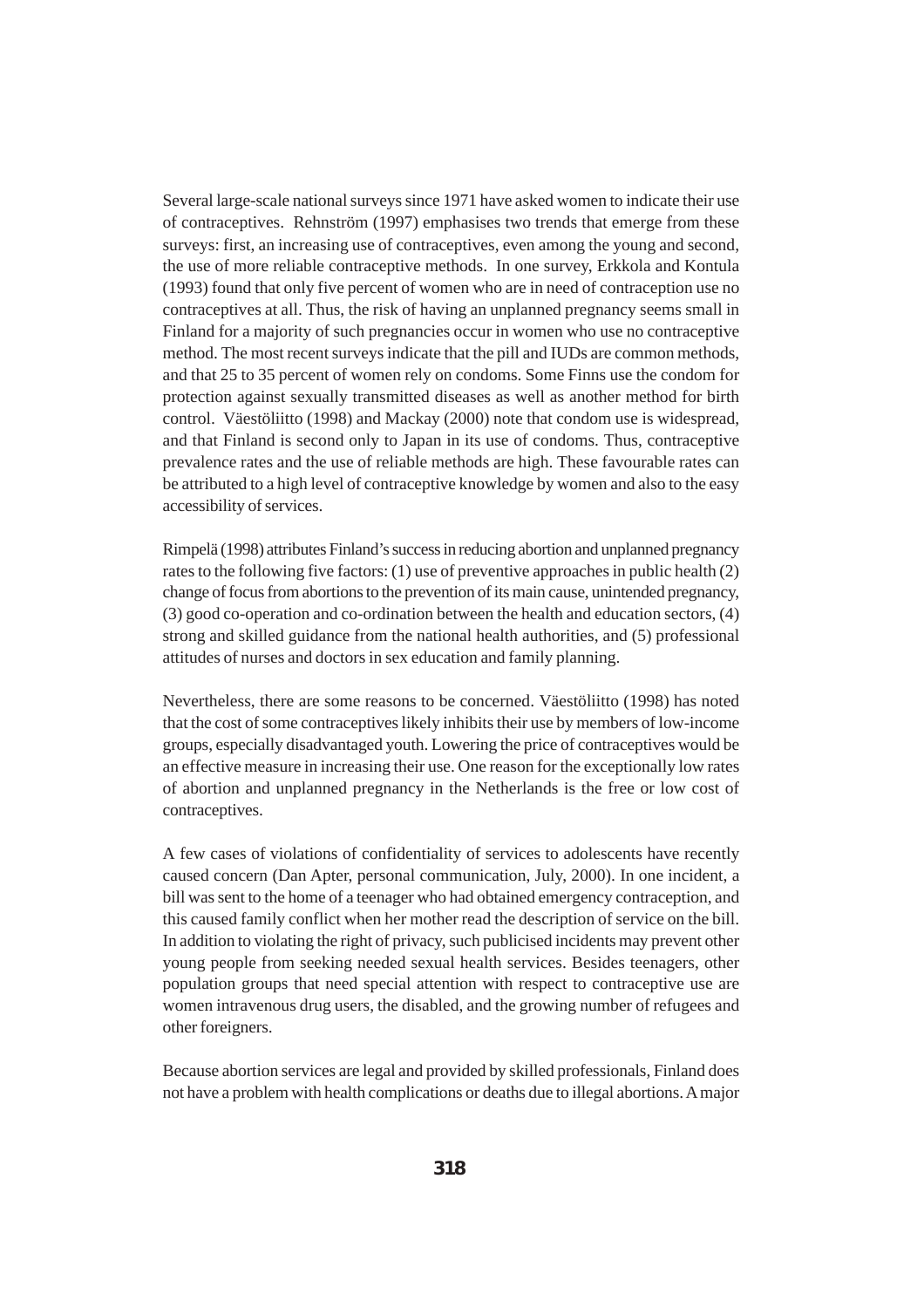goal of health professionals has been to keep abortion rates low by supporting policies that promote contraceptive use. STAKES is currently conducting research on how to make abortion services better meet the needs of women. A world wide investigation by the Alan Guttmacher Institute (1999) revealed that in 1996 Finland had the 6<sup>th</sup> lowest abortion rate for women between the ages of 15 and 44 in a ranking of 28 countries where abortion statistics were considered complete. In 1994, Finland's abortion rate for those 15 to 19 was 9 per 1000. This is lower than corresponding rates in most other industrialised countries (this rate was 32 per 1000 in the USA, for example) (Henshaw, 1999; Kosunen and Rimpelä, 1996).

Some sexual health professionals fear that the decrease in sexual health services in some areas of Finland due to budget cuts and increased decision making powers of municipalities will cause the teen pregnancy rate to rise. These cuts have meant that some family planning clinics that have been staffed by specially trained nurses are no longer operating. Such clinics were popular with young women because of the highly trained personnel and reduced fears of anonymity violations. Currently, more family planning services are expected to be offered by primary care providers where some young people have greater concerns about privacy. Another cause for alarm is that the cost of obtaining an abortion as an outpatient has recently more than quadrupled (Kosunen, Chapter 5).

A major strength of the Finnish health care system had been the sexual health services provided by school nurses in the comprehensive schools. Since the recession of the early 1990's, school nurses have had less time to provide sex education and counselling in sexual matters. Services of these nurses to young people should be restored if Finland intends to emphasise prevention of health problems and avoid higher health costs of treating STDs and abortion services later.

 Health providers in Finland are actively involved in collaborations with other countries that have good records in sexual health. Thus, frequent consultations, seminars, lectures, and conferences are arranged with other countries, especially with the Netherlands and their Nordic neighbours. Such international co-operation ensures that those providing sexual health services continue to be aware of high-quality and effective programs.

### Sexually Transmitted Diseases

The next area to consider in Table 1 concerns sexually transmitted diseases. Professionals in this field in Finland agree that their country has excellent diagnostic and treatment for the major sexually transmitted diseases. For most of these diseases, including HIV/ AIDS, treatment is low cost or free and confidentiality is protected. Treatment can be obtained from both public and private services.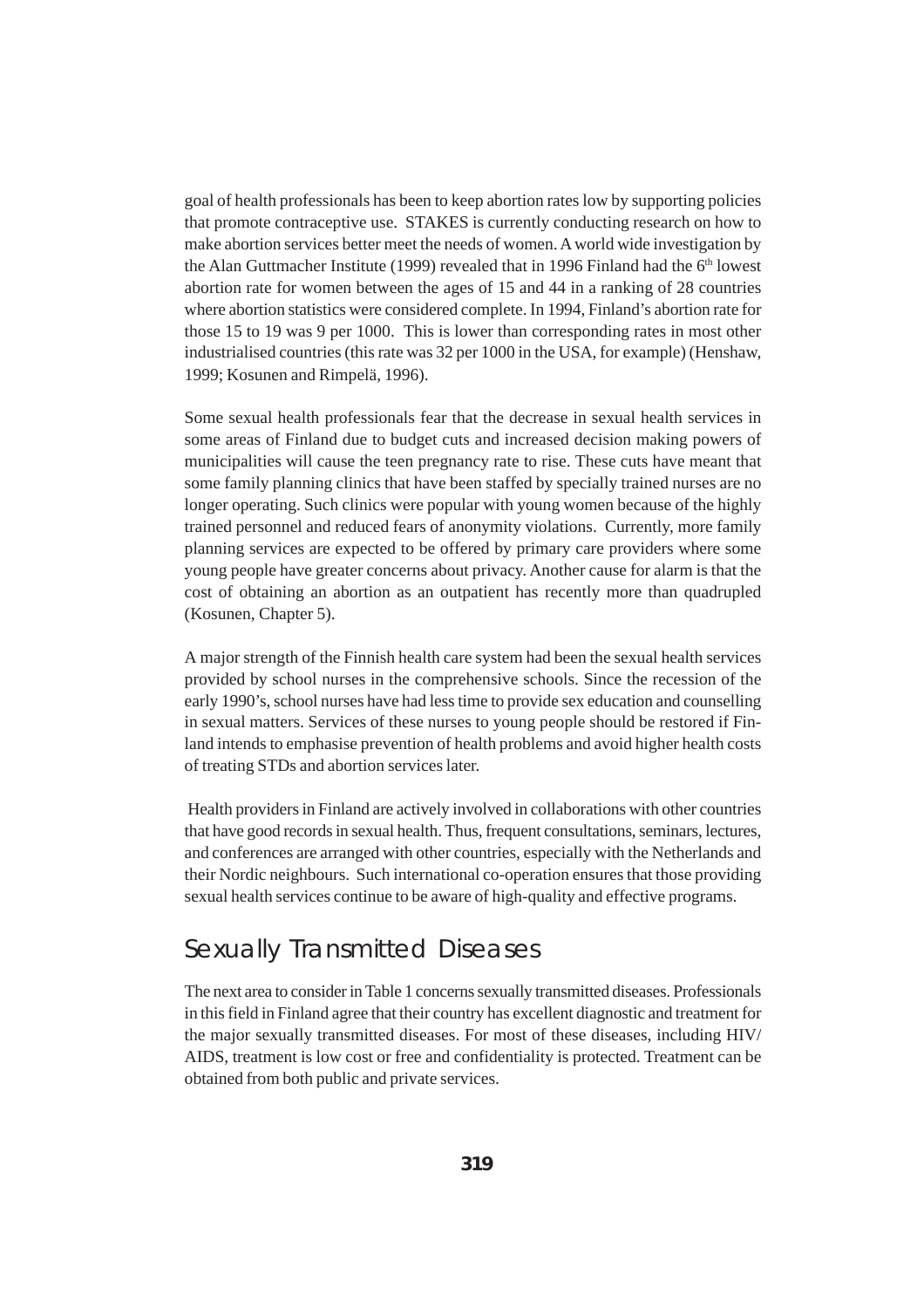Until recently, professionals thought rates of sexually transmitted diseases were low and under control. Fifteen percent of adult men and 12 percent of adult women acknowledged they had had some sexually transmitted disease (Kontula, 1994). In this same survey less than 2% of both men and women reported they had such an infection during the past year. Furthermore, Finland has been known for its exceptionally low AIDS rate and for its effective information campaign about this disease.

In the last couple years, higher rates of some diseases have caused health experts grave concern. First of all, the rate of HIV infection has increased alarmingly due to a new method of transmission in Finland – intravenous drug use (57% of new HIV cases in 1999). Response to this situation has been quick, and new strategies are continually being developed to deal with this growing problem. Clean needles and syringes are available for drug users at easily accessible safe places in major cities. Increased treatment programs including those using methadone have been arranged. Groups at higher risk of becoming drug users – the young, immigrants, and prisoners – have also been targeted for special programs and attention.

Another area of concern is the high rate of STD transmission from foreigners to Finns. With the increased travelling and mixing with members of states of the former Soviet Union, particularly to and from Russia and Estonia – where rates of STDs have increased dramatically in the 1990s –more and more Finns, men especially, are getting an STD from a foreigner and subsequently giving their partners an STD. Syphilis has slightly increased among the adult population, for example. So, further educational campaigns as well as additional components in school sex education need to be developed to help contain STDs in Finland. All population groups need to be considered, and people can not assume that they will not get a STD from their regular partners. A shortcoming mentioned by Väestöliitto (1998) in efforts to reduce STDs is the need for better followup of people treated for a sexually transmitted disease.

When determining how STDs are transmitted, one important factor to examine is the influence of prostitution. More information about the role of prostitution in the spread of STDs in Finland is needed. However, at a 1999 meeting of professionals in the field, the general agreement was that risk of getting a STD in Finland is greater from one's regular partner than from a sex worker.

Another problem requiring attention is the rate of chlamydia. There were more than 10,000 new cases in 1999. Infertility is now recognised as a growing problem in Finland, and chlamydia is one of its major causes. Public health information campaigns have attempted to reduce the incidence of this disease. Experts now believe that extensive screening programs for those at risk would be a cost efficient and effective way to reduce the incidence of this problem.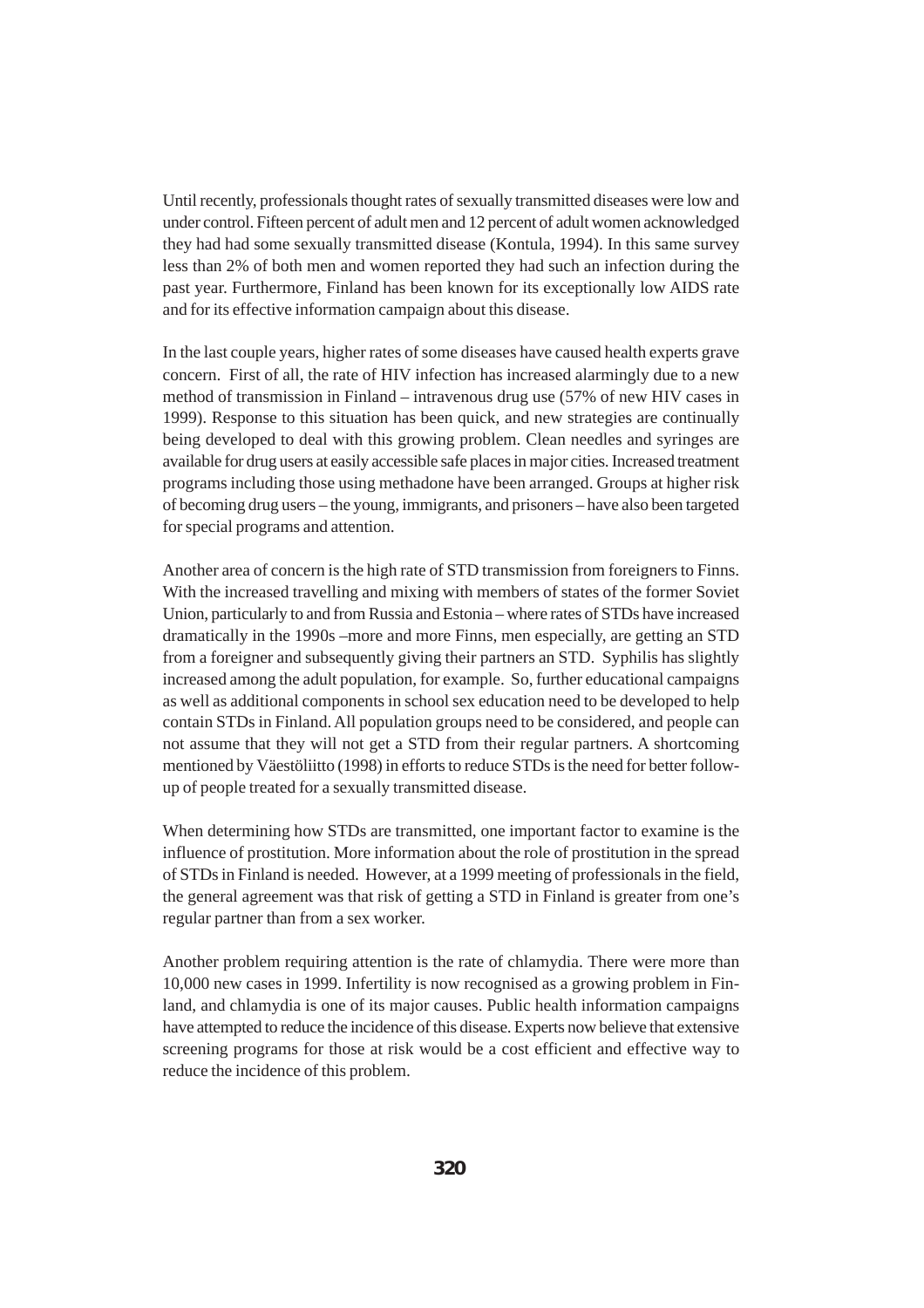More versatile teaching methods – those requiring student participation and role practising of sex education would also help in giving adolescents better interaction skills with their peers. In a recent Finnish study, Papp et al. (2000) found that good social interaction skills reduced sexual risk taking for the young.

### Sexual Abuse, Assault, and Coercion

As Riitta Raijas and Raisa Cacciatore (chapters 11 and 20) have emphasised, problems of sexual abuse and assault need to be addressed in Finland. In this regard, it is important that issues relating to the abuse of children be addressed more comprehensively in the sex education programs of schools as well as by parents. Raisa Cacciatore already stressed the need for children to understand their rights to control who touches them and when and how they are touched. Sexuality programs need to also address issues relating to consent and mutuality in all sexual relationships. If a rights approach to sexuality is used in schools, then perhaps more people will adopt a norm of mutual consent and reciprocal respect.

Results of surveys of the general population also indicate that problems of sexual abuse, harassment, and rape are present in Finland. Kontula and Haavio-Mannila (1993) report that 18% of women and 7% of men had experienced sexual harassment (defined as the receiving of an unwanted/one-sided physical or verbal sexual approach) before they were 17. In this same survey, 9% of adult women and 3% of adult men reported they had experienced unwanted offensive touching with a sexual intent in the last five years. One and a half percent of women reported they had been the victim of rape or attempted rape.

In the United States, social scientists (e.g., Lottes, 1988; Lottes, 1991a) have argued that rigid gender roles which link ideal masculinity with high numbers of sex partners and femininity with submissiveness and lack of sexual experience encourage dishonest communications between men and women. Thus, men often disregard a 'no' response for sexual interaction. Research (Hofstede, 1983; Löfström, 1997) suggests that these types of gender roles have less influence on Finnish women and men. Thus, Finnish men seem more likely than American men to interpret a 'no' as really meaning no and thus, not push for sexual intimacy. Another traditional difference between Finnish men and American men involves their patterns of communication in heterosexual relationships. American men are quick to say 'I love you' to a potential partner, and many American women believe that if they are in love, then a sexual relationship with their 'love' is morally acceptable. In fact, verbal sexual coercion by men toward women is common in the USA (Lottes, 1991b). A Finnish man generally does not tell a woman he loves her just to convince her to have sex with him.

Furthermore, sex among the unmarried is widely accepted in Finland. Women do not have to pretend they are not interested in sex or justify their sexual involvement by love.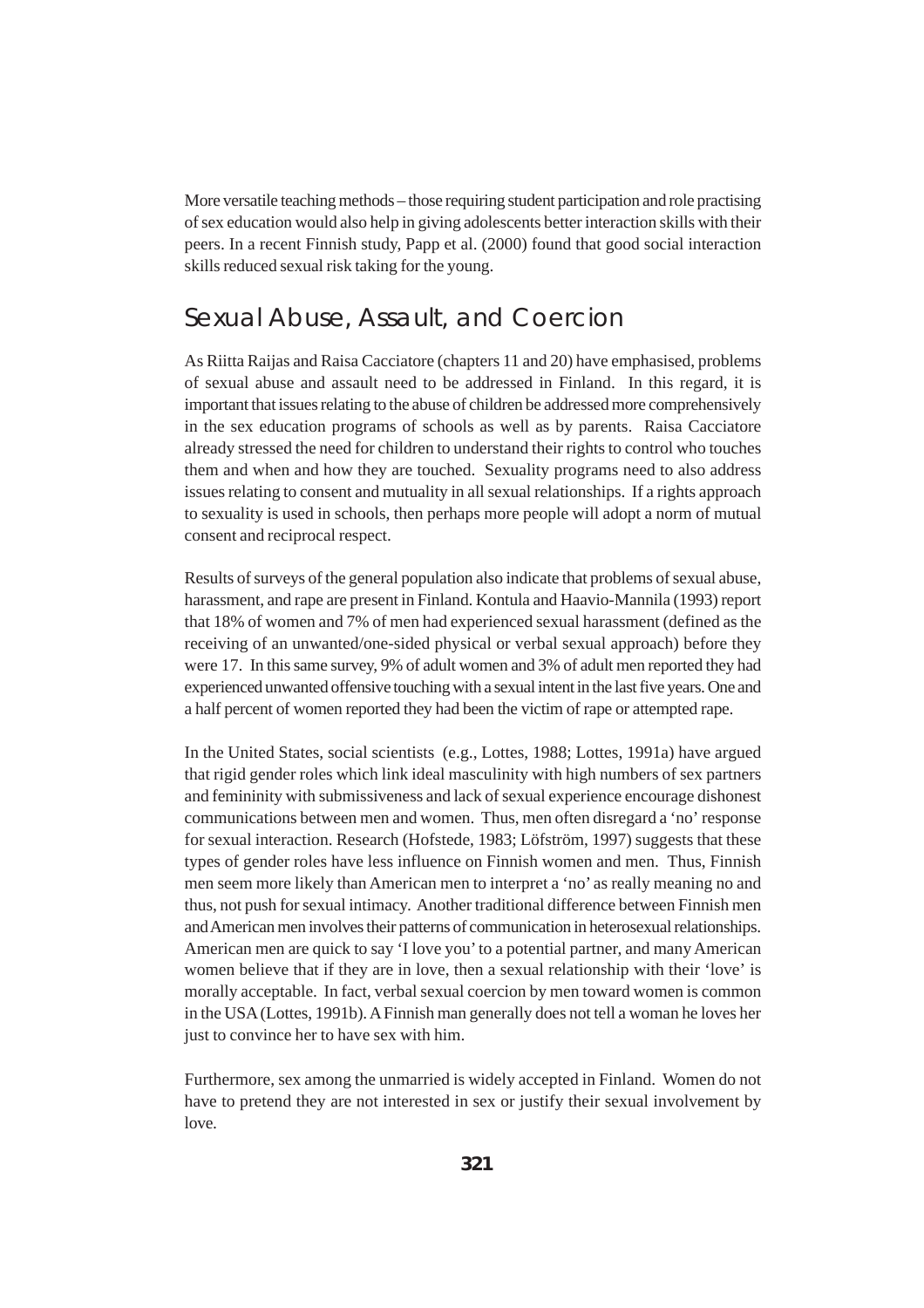Thus, it seems that some of the sexually coercive situations due to psychological coercion and pressure may be less in Finland than have been commonly reported in the USA. Nevertheless, Riitta Raijas (chapter 11) stressed that even though rates of sexual violence do not appear to be higher than rates in other European countries, such violence is a serious problem in Finland. The importance of mutuality to engage in sexual interactions needs to be stressed in sexuality programs, and young people need to be taught and given the opportunity to practice interactional competence skills. Research has supported the view that good interactional competence skills reduce the risk of sexual coercion and abuse by both psychological and physical means (Vanwesenbeek, 1999).

Female genital mutilation is not allowed in Finland but due to the increasing number of immigrants from countries where this is practised, policies will need to be developed to prevent its occurrence and also to sensitise health professionals in their treatment of women who have undergone this procedure.

In chapter 11, Raijas highlighted some promising trends that have the potential for reducing sexual violence. First, educational and informational campaigns have brought this problem to the attention of the public and illustrated the need to find ways to reduce sexual violence and provide support for its victims. These campaigns helped ensure that the rape crisis centre in Helsinki is now operating as a permanent provider of services for victims. Raijas also described many crucial areas of sexual abuse and assault that need to be investigated in future research. In this regard, it is worth repeating that the Academy of Finland has allotted a substantial sum of money for research on violence and gender topics. Policy makers, service providers, and educators need to learn more about contextual dynamics of sexual violence, coercion, and assault in Finland.

### Sexual Discrimination

The harmful effects of discrimination on the sexual health of individuals are difficult to determine. Even listing all groups that are subject to this type of injustice is not an easy task. The obvious groups are women, gays, lesbians, and transsexuals. Other groups facing discrimination and in need of sexual health care and support services include the elderly, the sick, disabled, children, victims of sexual abuse and assault, prostitutes, immigrants, and people in institutions. Some may even include individuals having serious difficulties in finding a partner as a group that deserves special attention. Elderly women and marginalised men are in this group and the number in the latter category has increased in Finland during the economically hard years of the 1990s.

Nevertheless, in our evaluation of the discriminatory damages suffered by the citizens of a country, we can make some definite guidelines to follow. First, norms, attitudes, laws and policies with respect to these groups, as well as the services and education/ information available to them, of course need, to be examined. The official policies in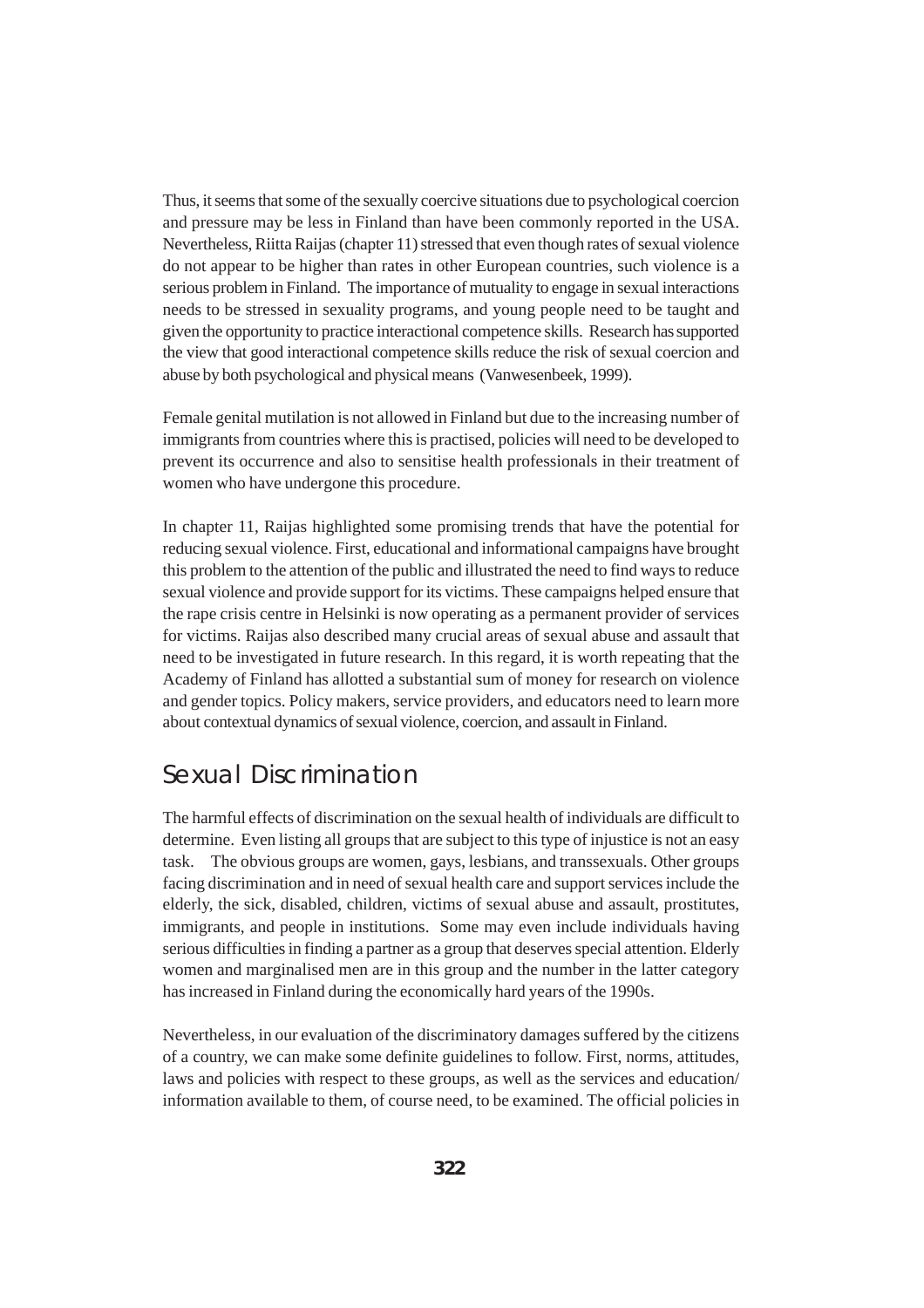Finland generally support equality between the genders and between heterosexuals and non-heterosexuals. Yet with respect to gender equality, particularly in regard to issues involving economic and political resources, more work needs to be done (see chapter 2). Certainly, gays and lesbians are still victims of cruel acts of discrimination, starting at young ages (Stålström and Nissinen, chapter 9 and Lehtonen, chapter 22). These acts of harassment throughout the school period have devastating long-term effects on the self-esteem and sexual health of many gays and lesbians.

Despite, these acts of intolerance, we must emphasise that non-heterosexuals enjoy more rights and better sexual health in Finland than their counterparts in most other areas of the world. The main official areas of legal inequality for same gender couples involve: (1) the right to have their relationship legally registered, (2) the right to receive inheritance from a partner under the same rules that apply to heterosexual couples, and (3) the opportunities to have children through adoption or using reproductive technologies. With respect to the sexual health of other groups, it is important to listen to and take action concerning the recommendations of those who provide services to them (see chapters 21 to 24). At least in Finland, the need for sexual health services for the elderly, disabled, adolescents, and children has been acknowledged. Health authorities at the national level have also facilitated the work of many of the sexual health support groups by providing both funding and expertise.

Effective public campaigns can reduce sexual discrimination. An example of one such campaign aimed at improving attitudes about the sexuality of older people took place in 1999 and 2000 in central Finland (at Kutemajärvi) and was advertised as a "sex festival for the over 40". This three-day event attracted both young and old and received media attention all over Finland. It combined informational activities like films, educational exhibits, and lectures on sex and love with opportunities to enjoy art, craft demonstrations, singing, music and dancing. In a similar way, "sex festivals" targeted primarily for the young have been organised annually since 1996 and are characterised by both educational and recreational activities.

Sex workers comprise another group that requires special sexual health services, and we have not focused on them in this book. The major reason for this is that important research on prostitution is currently in progress, and much of the information that we could include at this time would be outdated. The nature of prostitution has changed greatly since the break up of the Soviet Union. For example, in the last decade, many women from Russia and Estonia have come to Finland to make money as sex workers. Whereas earlier prostitution was largely hidden, in the early 1990's it became more visible as new sex workers sought clients in the streets and other public places. Thus, policy makers and those who provide services for sex workers have responded to the need to carry out research on prostitution in order to form a basis for future policy. We now give a brief description of the research and describe a support centre for sex workers.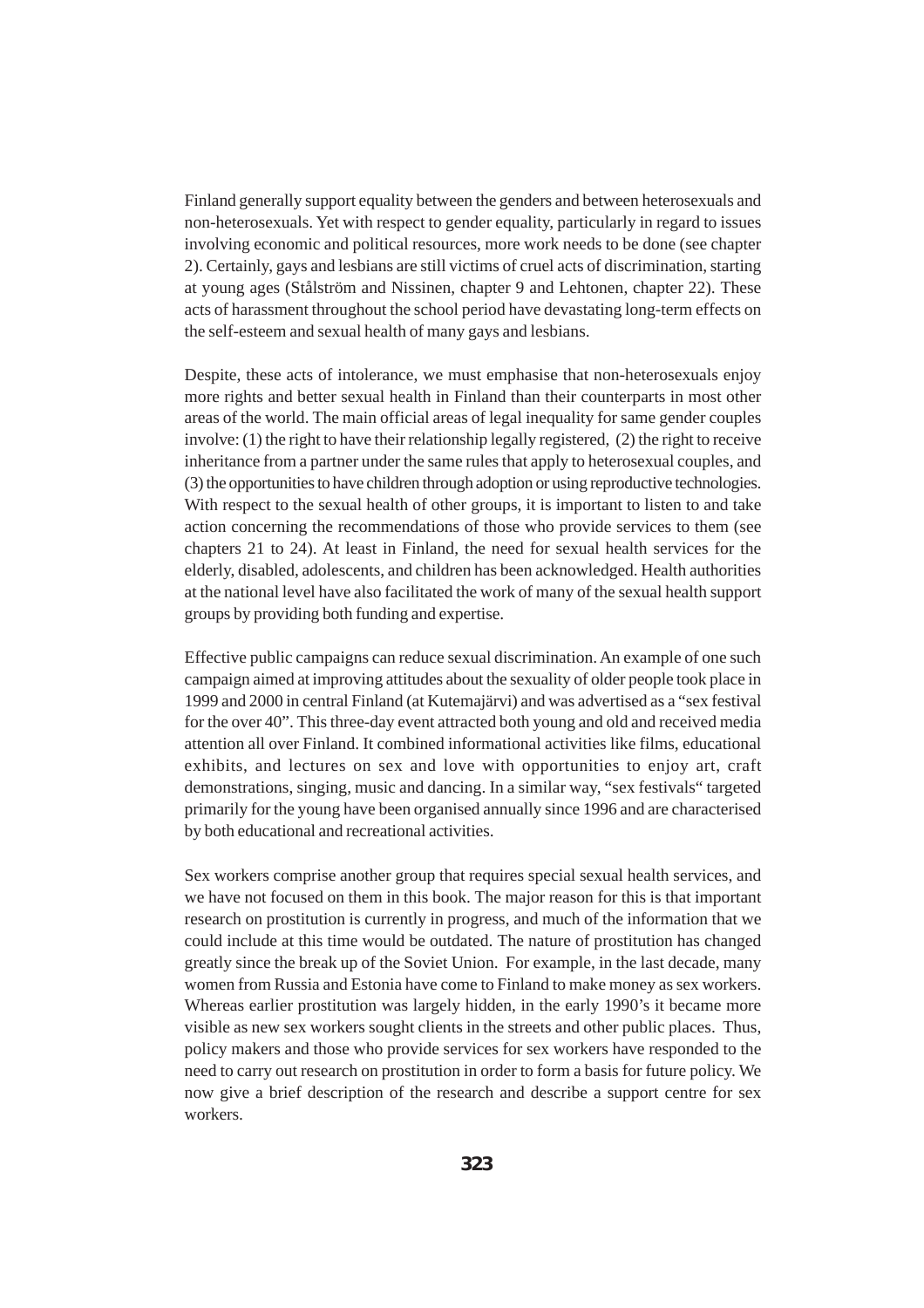One research project entitled "Prevention of Prostitution 1998-2002" is sponsored by STAKES. A major goal of the research is to find ways of reducing prostitution and its harmful effects on both sex workers and the society in general. The other major project – EUROPAP – involves all the European Union countries. EUROPAP stands for European Intervention projects AIDS prevention for prostitutes. The goals of EUROPAP are to support and develop interventions to reduce HIV, STD and other communicable diseases in prostitution and to assess the most successful and appropriate approaches for sex workers. Major goals of the Finnish part of EUROPAP are to learn from interviewing sex workers ways to design programs and services that better meet their needs and also, of course, to help guide political and policy decisions on prostitution.

In Helsinki, there is a Prostitutes' Counselling Centre (PCC) which provides support services for sex workers and their friends and family members. The primary goal of this organisation is to promote the health, well being and safety of sex workers. Services provided are confidential and free of charge, and the will to stop sex work is not a condition for service. The PCC employs 2 full time and 3 part time workers, including a social worker, psychiatric nurse, and a doctor with a speciality in STDs. These highly trained professionals take personal appointments, offer help by telephone, provide information about safer sex techniques, and perform STD diagnosis and treatment, both at their centre and through outreach activities in sex bars and the streets.

Prostitution is linked to sexual health problems and has been a major area of concern for Europe. In this regard it is worth noting that the two countries Sweden and the Netherlands have recently adopted diametrically different policies. Sweden has chosen to punish the clients of prostitutes with fines and short imprisonment, whereas the Netherlands has now lifted bans on prostitution while still keeping strong restrictions on the trafficking of individuals for sex work, the forcing of individuals into prostitution, and the participation in prostitution by those under 18.

After the Finnish research findings are known, it will be interesting to see which approach Finland favours. Prostitution has never been criminilised in Finland. Attitudes among men toward prostitution are favourable (Kontula and Haavio-Mannila, 1993), and during the 1990's they have become even more tolerant (Haavio-Mannila, Kontula and Kuusi, 2000). It is interesting that the different approaches to prostitution in Sweden and the Netherlands were both motivated by the desire to reduce violence against women. One attempts to do this by strict punishment and the other by trying to regulate and control it.

## Sexual Enjoyment and Pleasure

Finland is one of the rare countries for which national survey data exist that provide some measures of sexual satisfaction. We do not claim that these data tell the whole story, but they are certainly worthy of examination and may help professionals in other countries in their planning of evaluations of sexual health. One major finding supported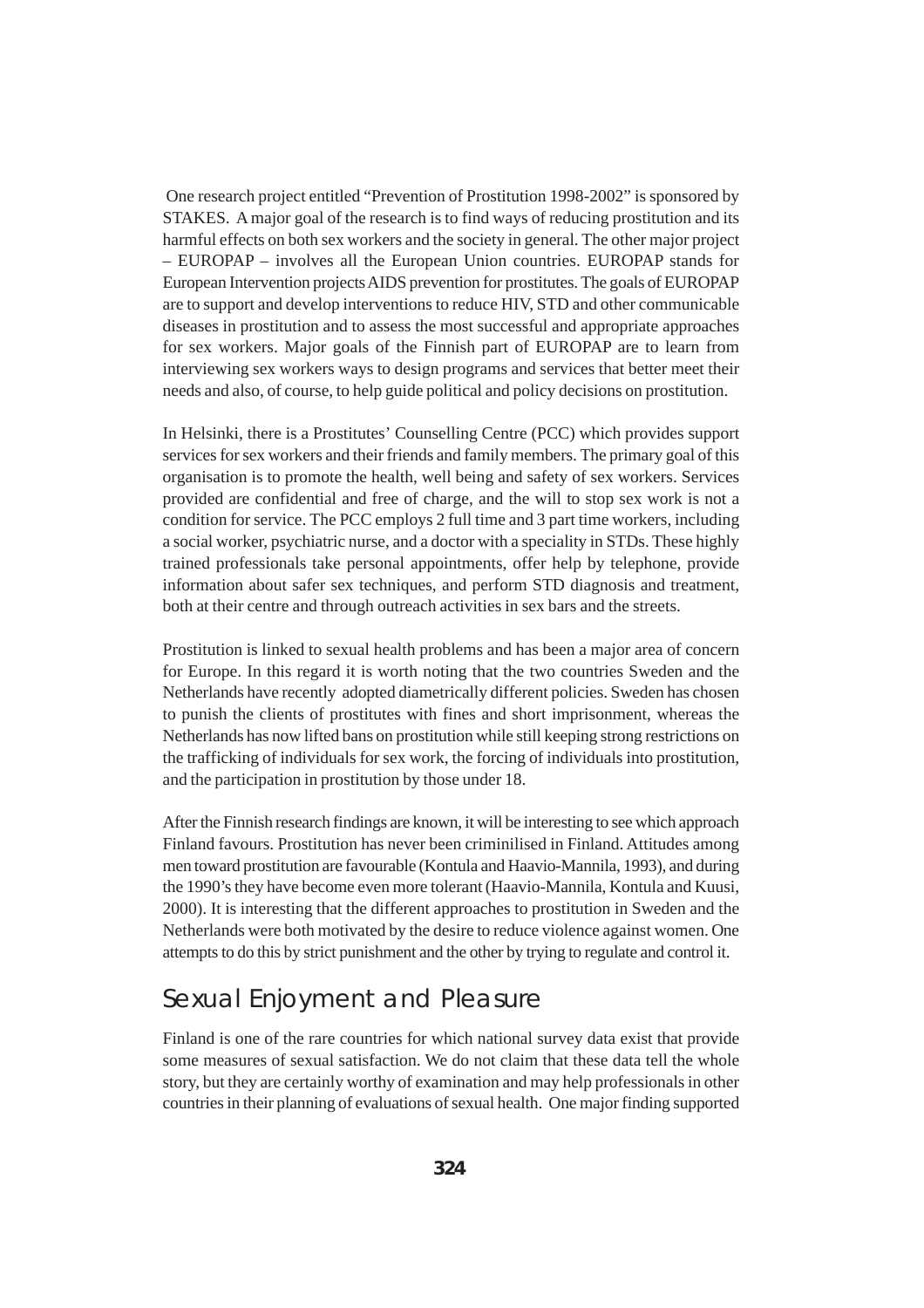by the longitudinal survey analyses (from 1971 to 1992) was that the sexual health of Finns – or at least the sexual enjoyment component of sexual health – has improved in the last 20 years. This seems to be true especially for young adults. Kontula and Haavio-Mannila (1993) report that compared to 1971, the sex life of Finns has become more versatile, sexual intercourse is rated as more pleasurable and satisfying by a higher proportion of adults, intercourse orgasms are more frequent for women, the amount of foreplay is rated better, discussions of sexual matters with a partner are easier, relationships are happier, and sex life is rated as more satisfying.

Findings from the survey analysed by Kontula and Haavio-Mannila also indicate that sexual attitudes of Finns are moving away from endorsing a double standard of sexual behaviour for men and women and toward an egalitarian sexual ideology. A similar proportion of men and women in the 1992 survey thought that temporary sexual relationships could provide happiness and satisfaction. The vast majority of respondents in all age groups reported that women should be able to initiate sex rather than simply giving the control and responsibility to men in sexual interactions. About three-quarters of both men and women agreed that 'a decent woman can openly show interest in sex' and this proportion was highest for younger adults. Although half the total sample reported that the sex drive was greater for men than for women, among the young, the more common view was that the sex drives of men and women are equal. Experiences of men and women have become more similar since the early 1970s. Thus, the stronger societal position of women with respect to their power in basic institutions seems to have contributed to greater equality in their sexual lives.

Some additional positive findings from the survey include the following: Over 80% of men and women report that their sex life is at least somewhat satisfying. Over a quarter report their sex life as 'very satisfying' and 6% or less report their sex life as 'unsatisfactory'. Over 90% of women rated their last intercourse 'at least fairly pleasant', almost half of both men and women rated their last intercourse as 'very pleasant', and 90% of both men and women rated their permanent relationship at least 'fairly happy' and less than 2% rated it as 'unhappy'. The majority reported they were in a steady relationship. Some 39% of men and 30% of women rated themselves as 'sexually very skilled' and 66% of men and 44% of women rated themselves as 'sexually active'.

Despite these rosy statistics, problems were revealed in the 1992 survey. For example, 19% of men and 23% of women had no steady sexual partner. Women over 50 were especially likely to be without a partner. Lack of sexual desire was a problem for significant proportions of men and women. Of men, 50% and of women, 26% reported no sexual desire problems in the last year. Lack of vaginal lubrication, inability to have an orgasm and painful intercourse were reported frequently by women. About one third of women of all ages had continual difficulties in having an orgasm. Similarly, erectile dysfunction and coming too quickly were problems for men. In addition, relationship problems also contributed to an unsatisfactory sex life for many couples.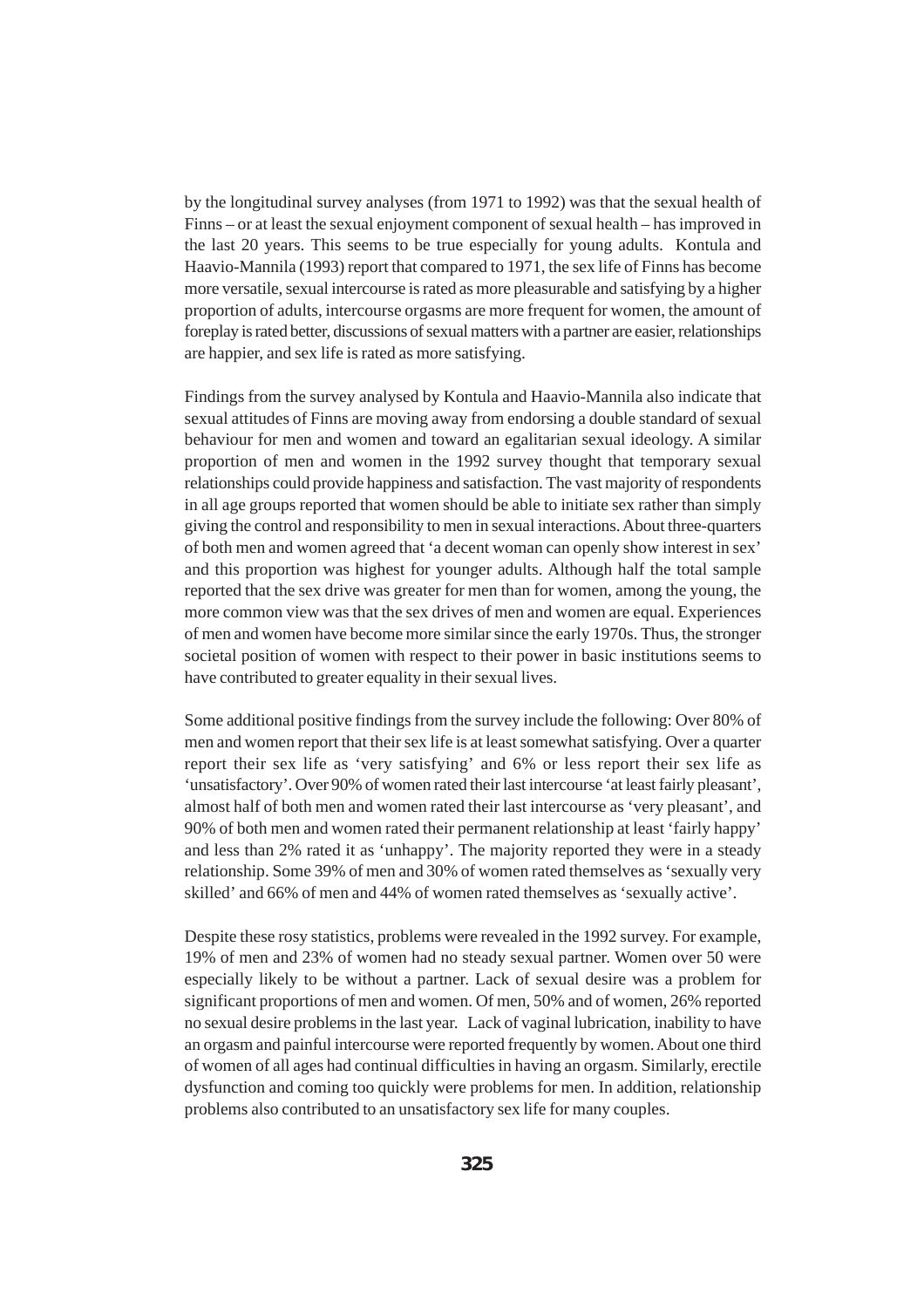Thus, the ability to enjoy sex has not been possible for many Finns. Nevertheless, it seems unlikely that Finns have more sexual problems than people from other countries have. Indeed, the probability is that they are more able to enjoy sex for many other components of sexual health are more problematic in most other countries. Possibilities for sexual pleasure are increased when other aspects of sexual health are not a concern, that is when worries about unwanted pregnancy, sexually transmitted diseases, force, coercion, and discrimination are minimised.

### Sexual Knowledge and Information

An important influence on the sexual pleasure and satisfaction of individuals is their degree of sexual knowledge and skills. Adequate knowledge is, of course, important for every aspect of sexual health. As discussed previously in several chapters, Finns seem to have an adequate knowledge of sexual issues. Nevertheless, it has also been stressed that sex education in the schools needs reform (see Lähdesmäki and Peltonen, chapter 15 and Liinamo, chapter 17). It is alarming that the subject is no longer compulsory, that there are no specific requirements for its content, that there is not much co-ordination of teaching of this subject, that there is great variability in the amount and comprehensiveness of sex education curricula across schools and municipalities, that the training and competence of those who teach it varies greatly, and that many who are assigned to give sex education regard their skills as inadequate to do so properly.

Of concern as well, as mentioned earlier, is the reduction of opportunities by school nurses to provide sex education. Thus, we urge that educational professionals take action to improve sex education in their schools, and thereby work to improve the aforementioned conditions. The first step is for each school to assign someone in charge of the co-ordination of teaching sexual topics. Second, comprehensive sex education should be offered, if not required at every school. Third, teachers who feel they need more skills to adequately give instruction in sexuality should have opportunities to do so. Such training is offered throughout Finland in special seminars and at polytechnics. Teachers should also be made aware of the many new sex educational materials recently developed with the support of STAKES and Väestöliitto.

The 1992 survey of the Finnish population indicated that over 60% of adults had received some information about sex from their parents. These respondents also said they preferred to be informed of sexual matters in the school, and less than one third (half of the youngest generation) considered the information learned in school adequate. Thus, these findings also support the view we have stated earlier that sex education curricula need to be more comprehensive.

The training and knowledge of those in the education and health sectors has a great impact upon the quality of information and services provided to people. As contributors to this volume have indicated, there is a need for professionals in these two sectors to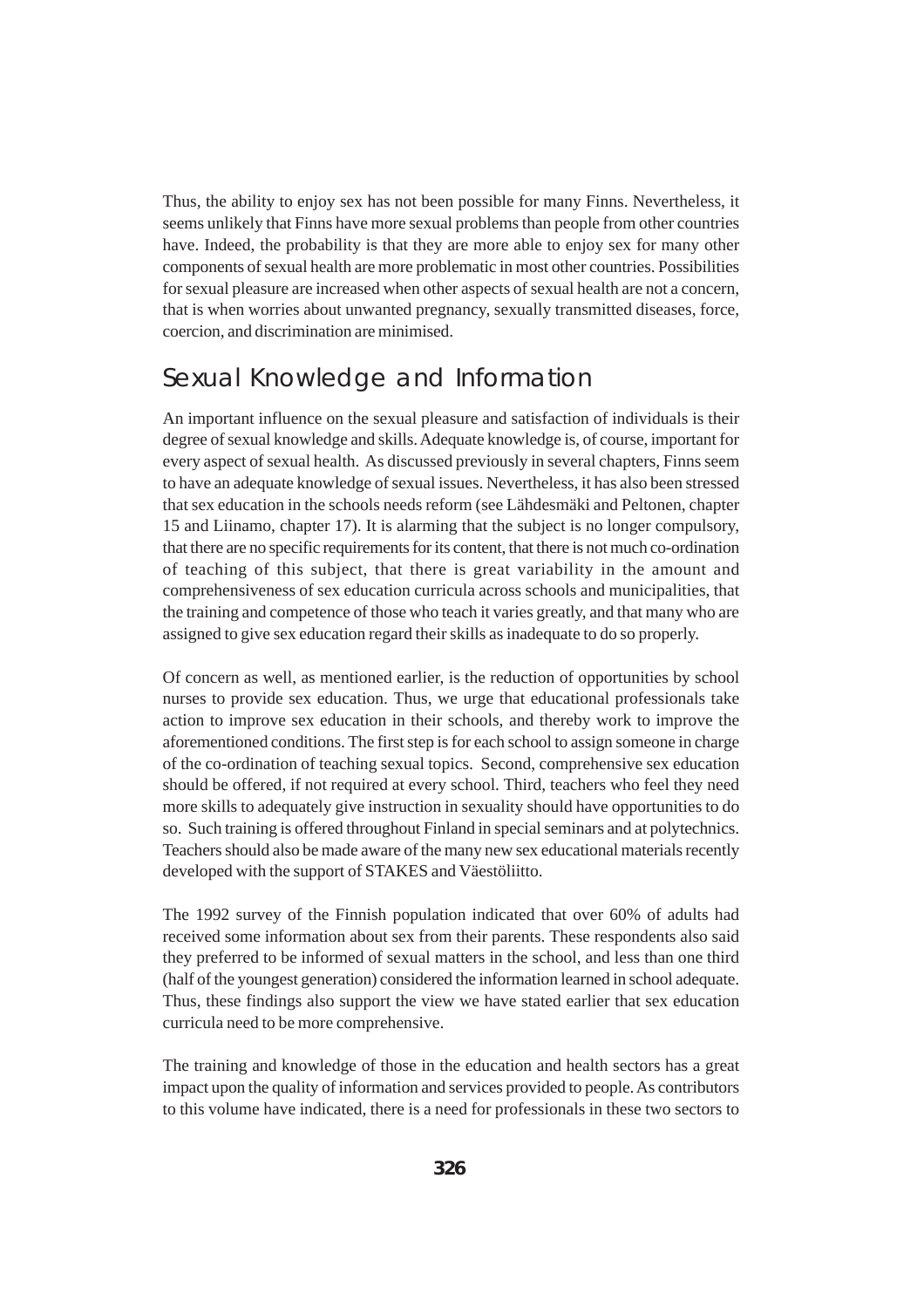increase their knowledge and acquire skills that enable them to deal more effectively with sexual issues and problems of students and clients in their work. Part of the instruction to these professionals needs to include training in communication and listening skills. They must feel comfortable in talking about sexual matters and topics that often cause embarrassment.

Some polytechnics started in the 1990s to give sexological training at the basic level (10 credits) and specialized level. Specialized level (40 credits) leads to a further professional degree which complements an earlier degree of at least an institutional level. The need for training is indicated by the number of applicants which is many times larger than the training places. At the moment these specialized studies are attended by, among others, nurses, midwives, physicians, health workers, teachers, psychologists, as well as professionals and researchers in the social and welfare fields. There are plans to establish a higher degree in the sexuality field in order strengthen professional expertise.

The specific title of a sexologist has not been used in Finland. The situation is changing for in 1999 the Nordic countries approved a common specialized education program for sexologists. There are three levels in this training model. The first level of 20 credits provides a sexological "general education" or the information to give sex education. The second level of 20 credits prepares one to be a sex counselor. After completing the third level of 40 credits, one can claim the competence of a clinical sexologist in either sexual medicine or sexual therapy.

Finland will begin to formally establish the above education and titles starting in 2001 together with other Nordic countries. Training modules at least on level three will be produced which can be attended by students from various countries. The professional titles (sexual counselor/therapist and clinical sexologist) will have to be applied for from the Nordic Association of Clinical Sexology (NACS). Applications for professional titles in Finland will first be sent to the Finnish Association for Sexology for review. The similarity of other previous sexological training and work experience to the new training program will be assessed. The new sexology programs will lead to the significant development of professional special expertise and thus improve the sexual health services for the population.

Statistics Finland and other information gathering organisations provide very accurate records and data on sexual health. The efficient registrars and tabulations of statistics and other information are valuable sources for researchers in academia, educators, health policy experts, and health professionals. They provide a means for identifying needs and problems and for monitoring services and programs throughout Finland.

Many involved in sexual health have suggested that a multidisciplinary sexological department be established in one of Finland's universities. The duties of this department would be to educate sexual health professionals and co-ordinate research projects that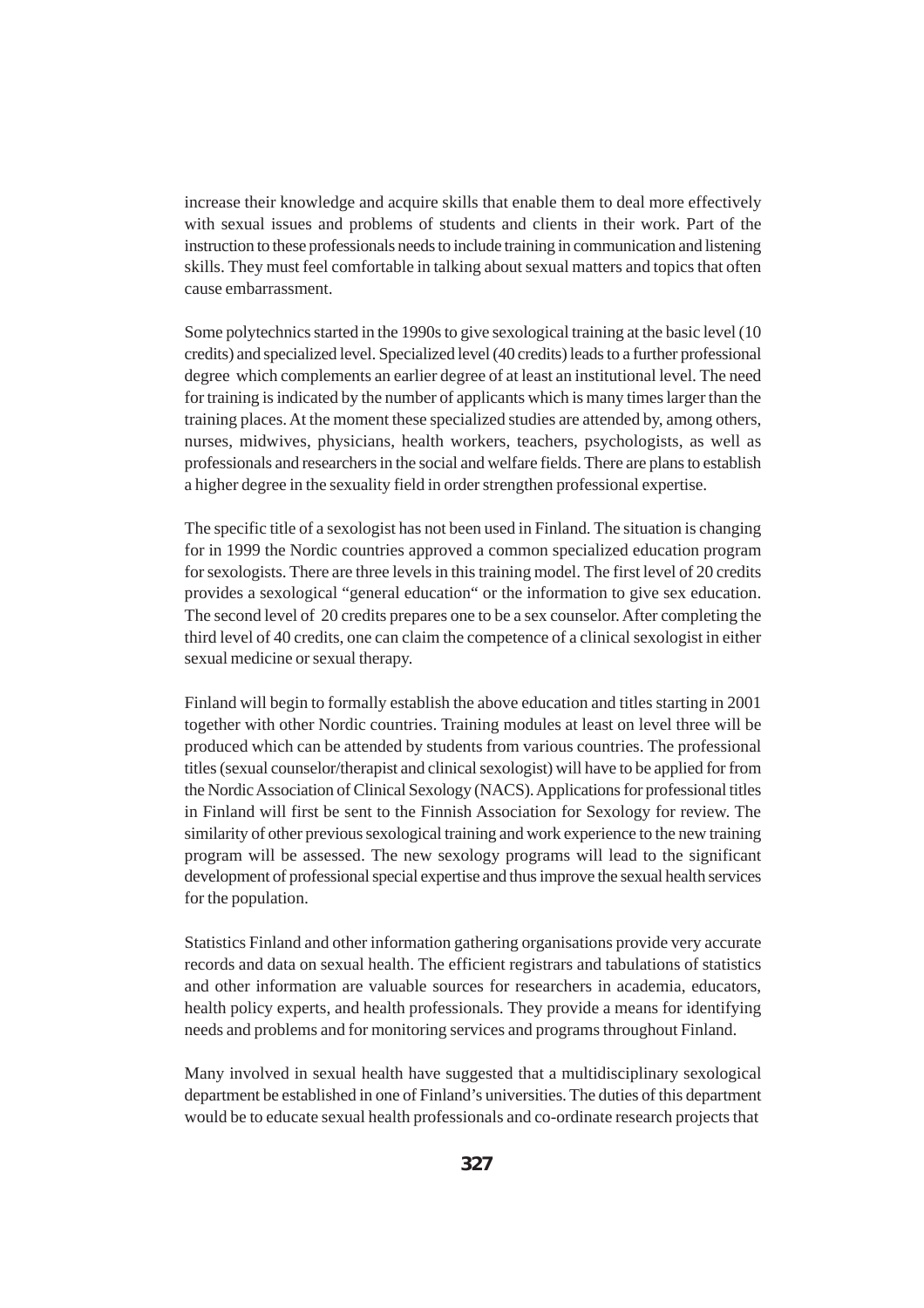relate to sexuality and sexual health. To support this research, a section for sexology could be established within the Academy of Finland. Members of this proposed department could offer clinical services in sexual health and develop materials for school sex education.

Despite the fact that universities do not offer much sexological training, many health and academic professionals are involved in research that includes sexual topics. Departments of Public Health, Sociology, Psychology, Medicine, Social Policy, History, Education, Communications, Philosophy, and Literature have all been involved in research overlapping with or focusing on sexual topics.

The first national survey of the sexual attitudes and behaviour of Finns was carried out in 1971 (Sievers et al., 1974). This research was quite an accomplishment for it was only the second time any country had attempted to conduct a sex survey representative of its population. The Academy of Finland which funds research in universities all over Finland financed two (1971 and 1992) of Finland's three sex surveys. The most recent one (1999) was funded by the Ministry of Social Affairs and Health. Such support for sex surveys by a government is uncommon for most countries. The National Research and Development Centre for Health and Welfare has also funded numerous projects to guide development efforts and evaluation of sexual health programmes and needs. Thus, there has been much support to increase the knowledge in sexual health by educational and governmental institutions. Nevertheless, there is still a need to continue government funding of sex research and to broaden the range of topics examined.

Opportunities to bring new sexual knowledge to Finland are also facilitated by the active participation of Finns in many sexuality-related professional organisations. Finns have regularly attended the meetings of the Scientific Study of Sexuality in the USA, sexuality sessions of the European Association of Sociology, the European Federation of Sexology, the International Lesbian and Gay Association, and the World Association of Sexology. In addition, of course, they attend meetings of Nordic organisations whose members are STD specialists, sex therapists, clinical sexologists, and gynaecologists with a special interest in adolescent or women's health. In 1997 two Finns were nominated to join the International Academy of Sex Research.

The media has been an important sex educator for all age groups. As discussed in chapter 18, the media often provides important information about sexual health issues. Finns follow the media keenly and learn about sexual matters from international as well as national perspectives. Television, radio, and newspapers can be given credit for their good coverage of important developments or happenings related to sexuality, including even interviews and panel discussions with those doing sex research or providing sexual health services. For example, if STAKES sponsors a national seminar on some aspect of sexuality, the media will cover this. If a new book on sexuality appears, there will be a press conference that is well attended by reporters. Even graduate students get press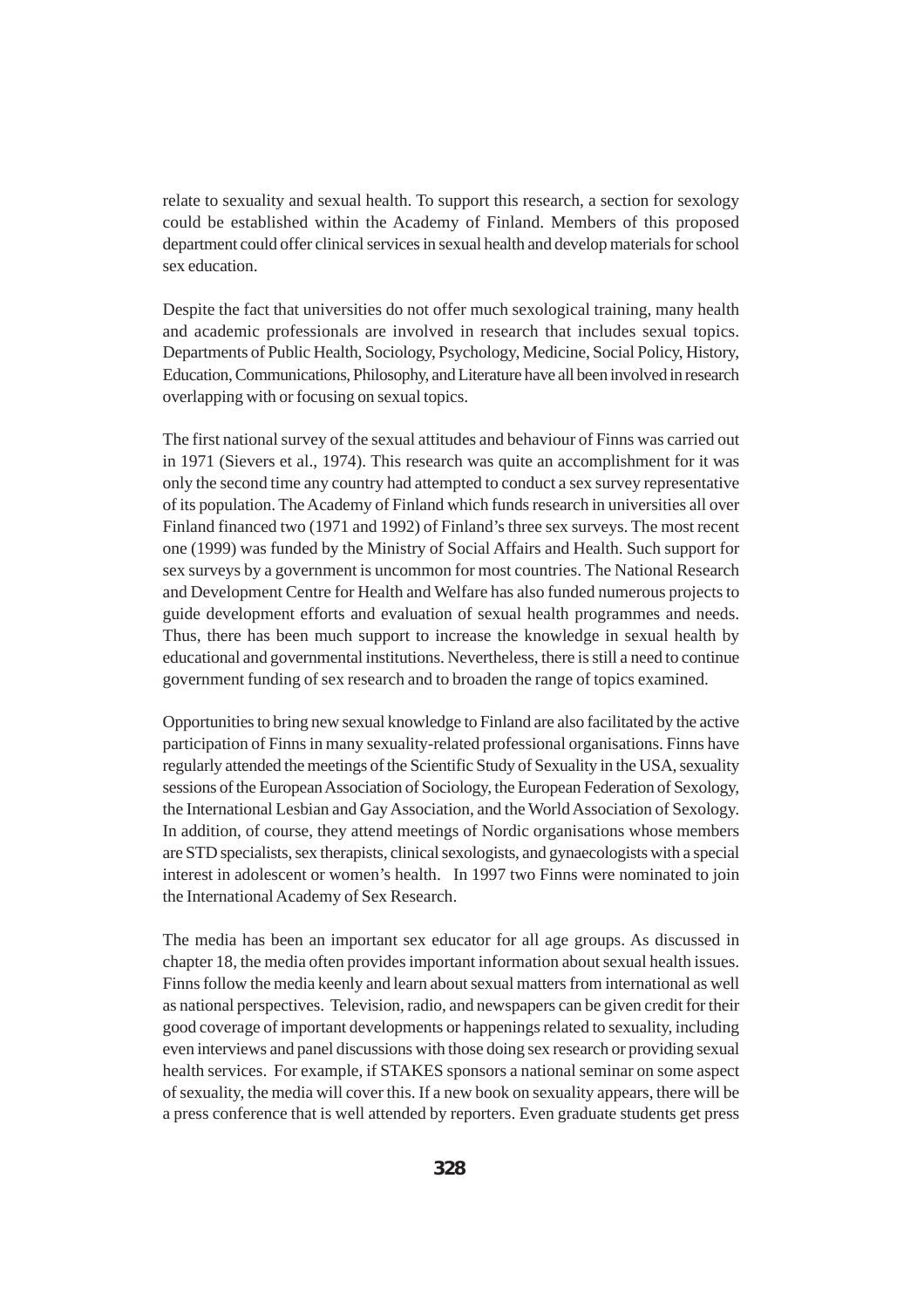coverage such as a TV interview when they complete a major project on a sexual topic. Nevertheless, the scope of coverage could be extended to take better advantage of the wide variety of expertise in Finland on sexual matters. For example, more attention is always needed to highlight inequities of health service or problems of groups that are victims of abuse, harassment and discrimination.

The Internet provides a great deal of information about sex, and promises to be an increasing source of knowledge about sex in the future. However, there is great variability in the accuracy and value of material presented in Internet sites. Some guidance is needed to help users distinguish between reliable and non-reliable information. At times, media presentations may overly generalise, simplify sexual issues, or create pressures and conflicts involving sex and gender roles. Criticism of the sources of sexological information is often missing. For example, users of the Internet may get answers to their questions that many in the sexual health field in Finland would regard as harmful. Other examples of sex-related material provided by those lacking sexological training are sex magazines and videos sold in sex shops. Internationally and within Finland, there is a debate among social scientists about whether these types of sexually explicit materials promote views that are in conflict with the principles of sexual health and sexual rights that we advocate in this book. A discussion of possible benefits or harm from these materials is, however, beyond the scope of this book (see Lottes et al., 1993 for the range of views and their support).

### Health Services for Sexual Problems

Although some physicians are well trained and sensitive to sexual needs and problems of their patients, many are not. Jukka Virtanen (chapter 6) pointed out that formal medical education in Finland does not require or include many courses on sexual health. Currently, those with expertise in sexual problems have had to get their training abroad or in special programmes in Finland organised by a special agency such as the Ministry for Social Affairs, SEXPO, or the Family Federation of Finland. Thus, the formal training of doctors should be revised to include more about sexual problems and should provide greater opportunities to specialise in clinical sexology or sexual medicine. Doctors need to at least understand that patients should be told in advance about how medications they prescribe might affect sexual functioning. Physicians should also regularly inquire about possible sexual side effects in their monitoring of medication. For example, depression and anxiety disorders are common in Finland. It seems likely that many Finns have noticed changes in their ability to have an orgasm and fail to understand that this change is due to the medication they are taking.

A long-term goal to improve services for sexual problems is to establish sexological units, each comprised of a team of experts, that can offer clinical services in several hospitals around Finland to treat sexual problems. Then those with sexual problems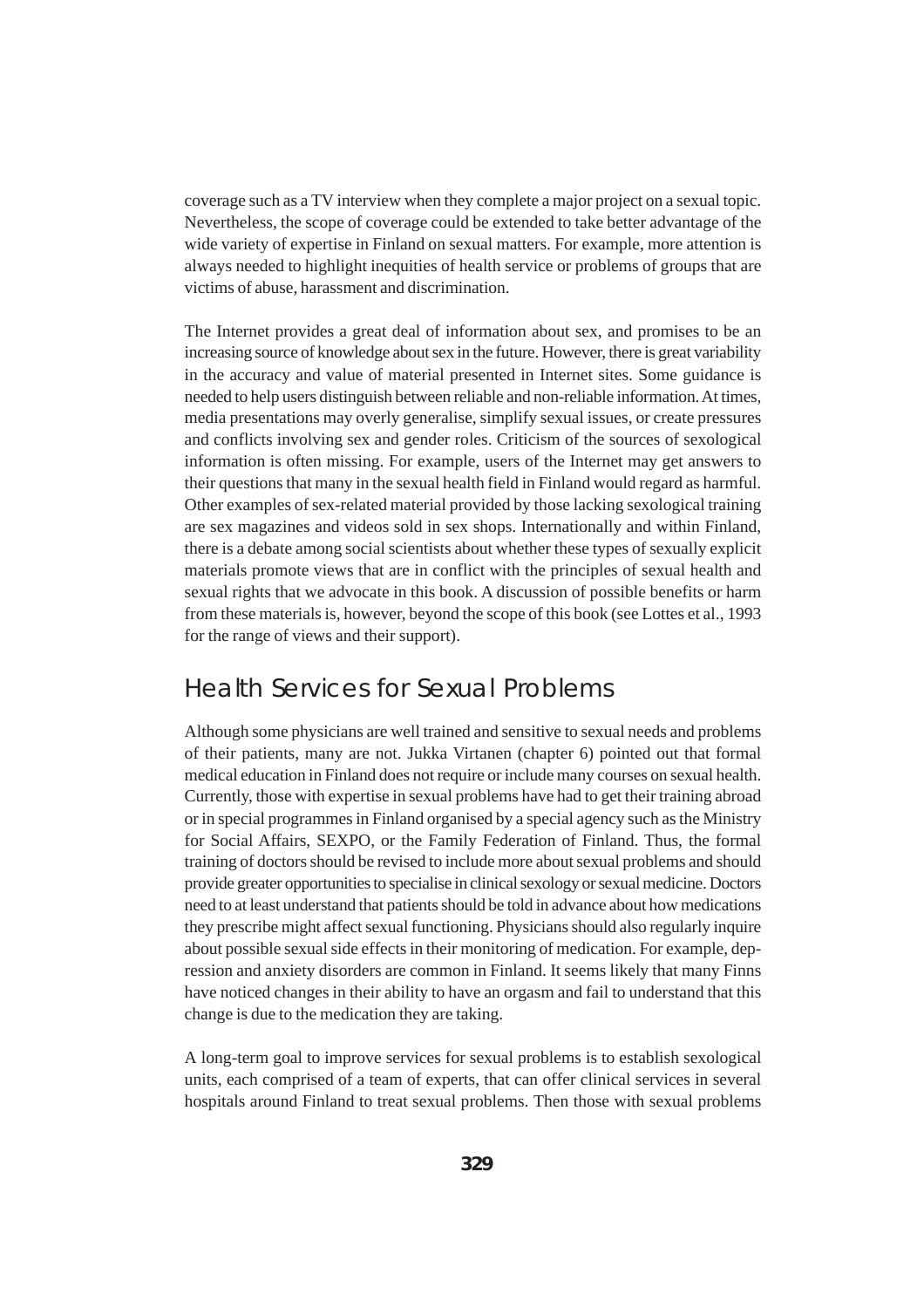would have more options for treatment and would also know where appropriate treatments are provided.

The World Health Organisation as early as the 1970's considered sexual health important. At that time WHO listed the following as basic and essential services needed for adequate sexual health care: (1) basic information on the biological and psychological factors of sexual development and procreation, the various forms of sexual behaviour, and sexual functional disorders and diseases, (2) a positive attitude toward sexuality and a possibility to objectively discuss sexual matters, (3) personnel that shows understanding and objectivity toward the wishes related to sexuality and gives advice and information about sexual matters and problems, (4) adequate sexological training of the health care personnel, and (5) adequate knowledge and resources to deal with the often complicated problems related with sexuality.

From a comparative perspective, Finland does a good job in the above areas. But as has been pointed out, there are many improvements are needed in order to provide better sexual health care for Finns.

### Reproductive Health

In Chapter 1 reproductive and sexual health were discussed. Certainly women should be able to control the timing and spacing of their pregnancies. Women who are always worried about an unwanted pregnancy would have trouble having enjoyable sexual relationships. Furthermore, if women and their babies are confronted with serious health problems resulting from their pregnancies, then the quality of their life including their sexual health will be adversely affected.

In the chapter 4, many measures of reproductive health are listed and with respect to other countries, Finland fares remarkably well on these indicators.

The one issue we need to highlight here is the influence of infertility problems on the sexual health of a couple having difficulty conceiving a child. Research both within and outside of Finland has confirmed the negative impact of infertility on the sexual enjoyment of infertile couples. Sex becomes a task, a duty. Men feel they must perform during the short time period when their partner is fertile, and women are motivated by the pressure to have sex only for the purpose of getting pregnant. Thus, sexual interactions become associated with stress, pressure, and other unpleasant emotions. Couples who have gone through this tense experience often find it difficult to return to an enjoyable sex life after the infertility problem has been resolved or after they have given up their attempts to have a child. In far too many cases, the sexual relationship ends and satisfactory sexual relations can only be experienced with new partners, who are not associated with the unpleasant and sad traumatic period of their lives.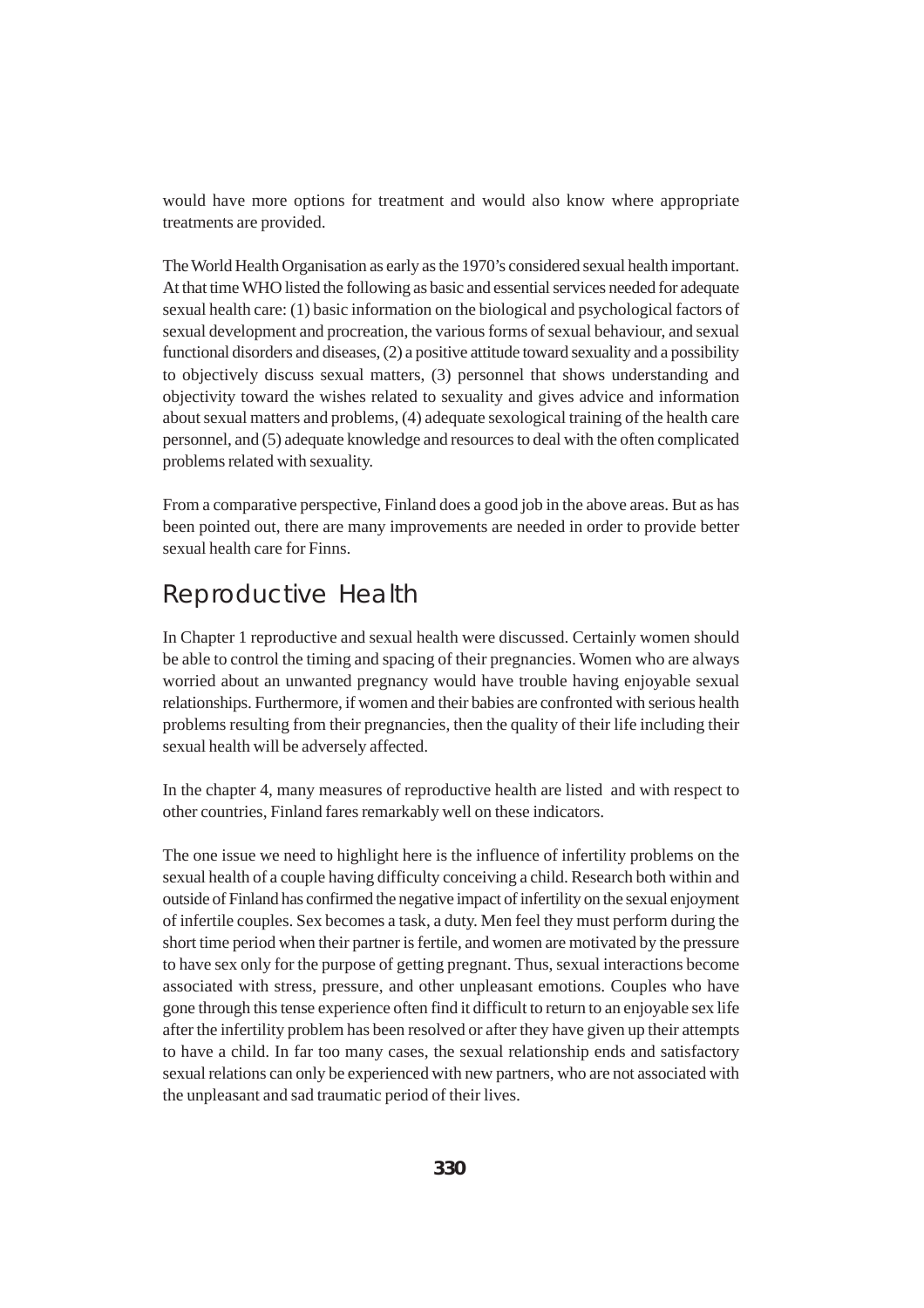Unfortunately, infertility problems are not decreasing in Finland and there is a waiting period for treatment. In this regard, we re-emphasise the need for better screening for chlamydia. Due to the increased decision making power of municipal health care centres, the cost and availability of infertility services varies across Finland. This inequity also needs to be addressed in health policy.

One of the most alarming trends in Finnish health care in the 1990s, due to lack of adherence to national guidelines and the greater autonomy given to municipalities, is the decrease in diagnostic tests for both breast and cervical cancer (Helsingin Sanomat, 6 August 2000). (The Helsingin Sanomat is the most respected and widely read newspaper in Finland.) Apparently, in efforts to save money, fewer women have been encouraged to have the important diagnostic mammogram and pap tests and costs for these tests have increased. In Turku, for example, when mammograms were free, about 90% of women called had these tests. When payment was required, this figure dropped by nearly 30 percent. The failure to ensure these important preventive health measures varies throughout Finland. Of course, the general physical and psychological health, as well as sexual and reproductive health, of women has been seriously threatened by these oversights of municipal decision-makers. Public campaigns need to take immediate action to correct this neglect of the welfare of women.

### Conclusion

Finns have a favourable attitude toward sexual matters and understand that sexual health contributes to general well being. In 1992, 88% of men and 79% of women thought sexual activity promoted general health (Kontula and Haavio-Mannila, 1993). With the exception of elderly women, the vast majority indicated they wanted their lives to include a sexual relationship. Furthermore, a majority of respondents ( 75% of men and 70% of women) supported the right of those in institutions to have a private place for sexual interactions. Only 5% were against such a right for the ill and elderly. The general positive views about sex make it easier for health officials to offer high quality sexual health services and for teachers to provide good sex education in schools.

The positive attitudes of Finns toward sexuality are the result of a combination of characteristics of Finnish society. One is the general acceptance of an egalitarian ideology, and another is the lack of strong religious forces that associate sexual health problems, and sex in general, to morality and sin. Although Finns generally do not link their sauna culture to sexuality (it is just a very pleasant and efficient way for people to wash themselves in a cold culture), the frequent acts of going nude to the sauna with people of a different age or gender seem to have given them a comfortable feeling about being without clothes in the presence of others.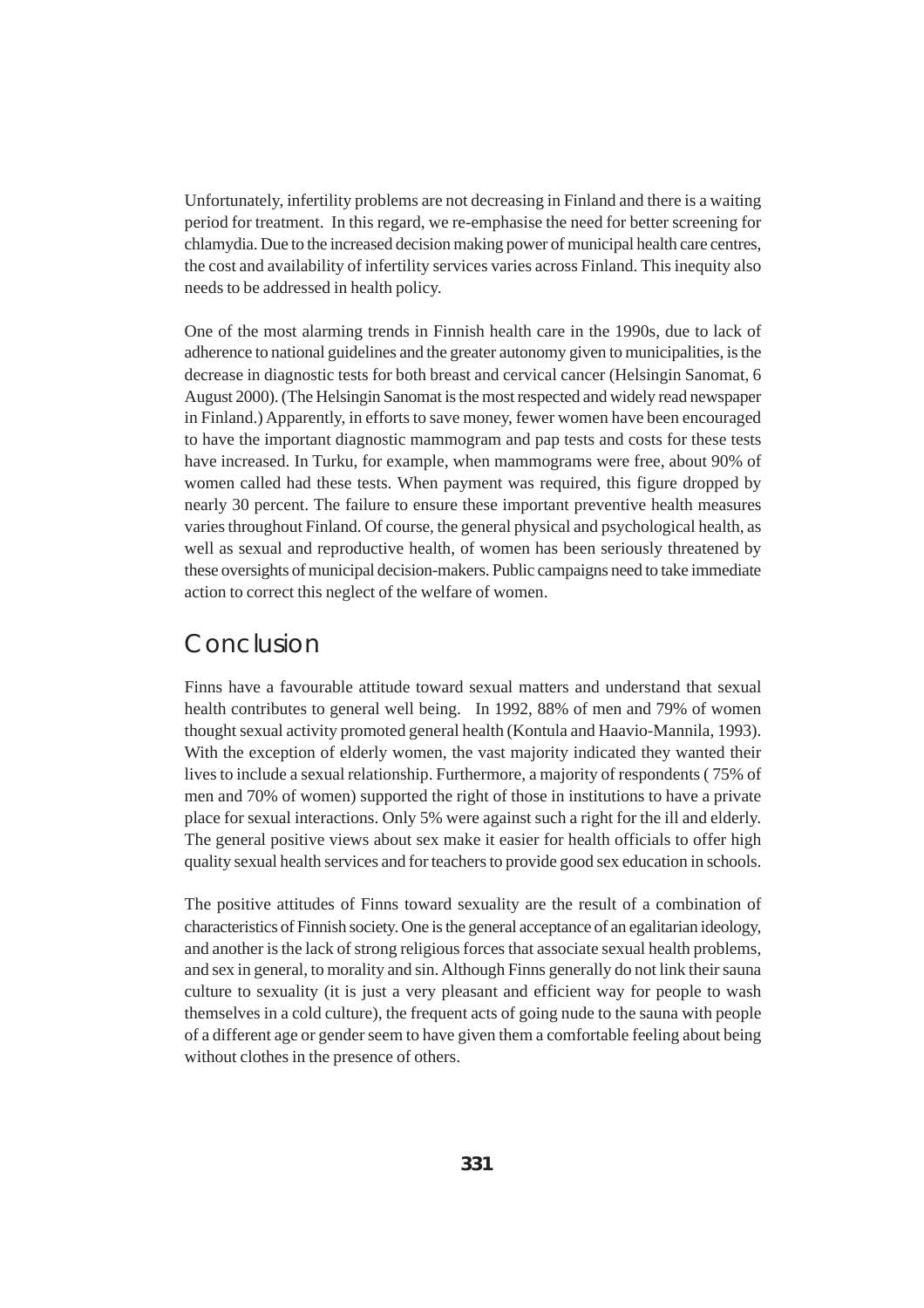It is also important that Finns have accepted a rights view of health. Finns regard the provision of basic health care as the responsibility of government. The Finnish Parliament has even enacted laws on patient rights. Thus, it is not surprising that Finns have been among the leaders at internationals meetings in their acceptance and promotion of sexual rights.

Despite these positive aspects, we offer some cautionary remarks about the future. Improvements must occur in the basic structure of the Finnish health care system. Finland has the expertise and resources to rank higher than  $31<sup>st</sup>$  in the 2000 report of the World Health Organisation (WHO). Deficiencies in the Finnish healthcare system have a great impact on sexual health. Changes made during the recession must be re-evaluated.

In traditional Finnish fashion, working and action groups must be organized to help remedy the weaknesses cited in this book as well as those mentioned by the WHO. In fairness to those who had to make health policy decisions early in the last decade, we need to restate that this was a period of recession and there were not enough funds to adequately fund Finland's social and health care programs. Yet, we find it alarming that even today, when economic conditions have improved, some important officials in the Finnish government support reductions in funding proposals of the Ministry of Social Affairs and Health.´This seems ill-advised given the deep cuts in funding of social and health programs that occurred throughout the 1990's. Outside evaluations by both the OECD and WHO have already stressed that decreases in health funding should not continue.

We advocate restoring funds to help correct problems in the delivery of health services to the Finnish population.´The promotion of sexual health in the future requires more stable public funding than was given in the 1990's. Part of the budget of the Ministry of Social Affairs and Health should be allotted on a permanent basis to fund sexological training, sex research and sexual health information and education campaigns. Financial support by the Finnish Slot Machine Association to organizations offering sexual health services should be evaluated to ensure that such funding is sufficient. In addition, family planning projects of STAKES need to have permanent status for such projects have been successful in improving sexual health for Finns. Resources from the Ministry of Education are also needed to support the new Scandinavian model of training in sexology. Finally, local municipalities need to be more aware of the importance of continuing school sex education and family planning services.

As of 2000, even though experts in healthcare both within and outside of Finland have cited evidence of problems in need of attention, overall, Finland deserves praise for its high quality of sexual health services and education. In international comparisons, Finland fared well on almost all indicators of sexual and reproductive health in the 1990's. Support by the major societal institutions for sexual health has been strong in many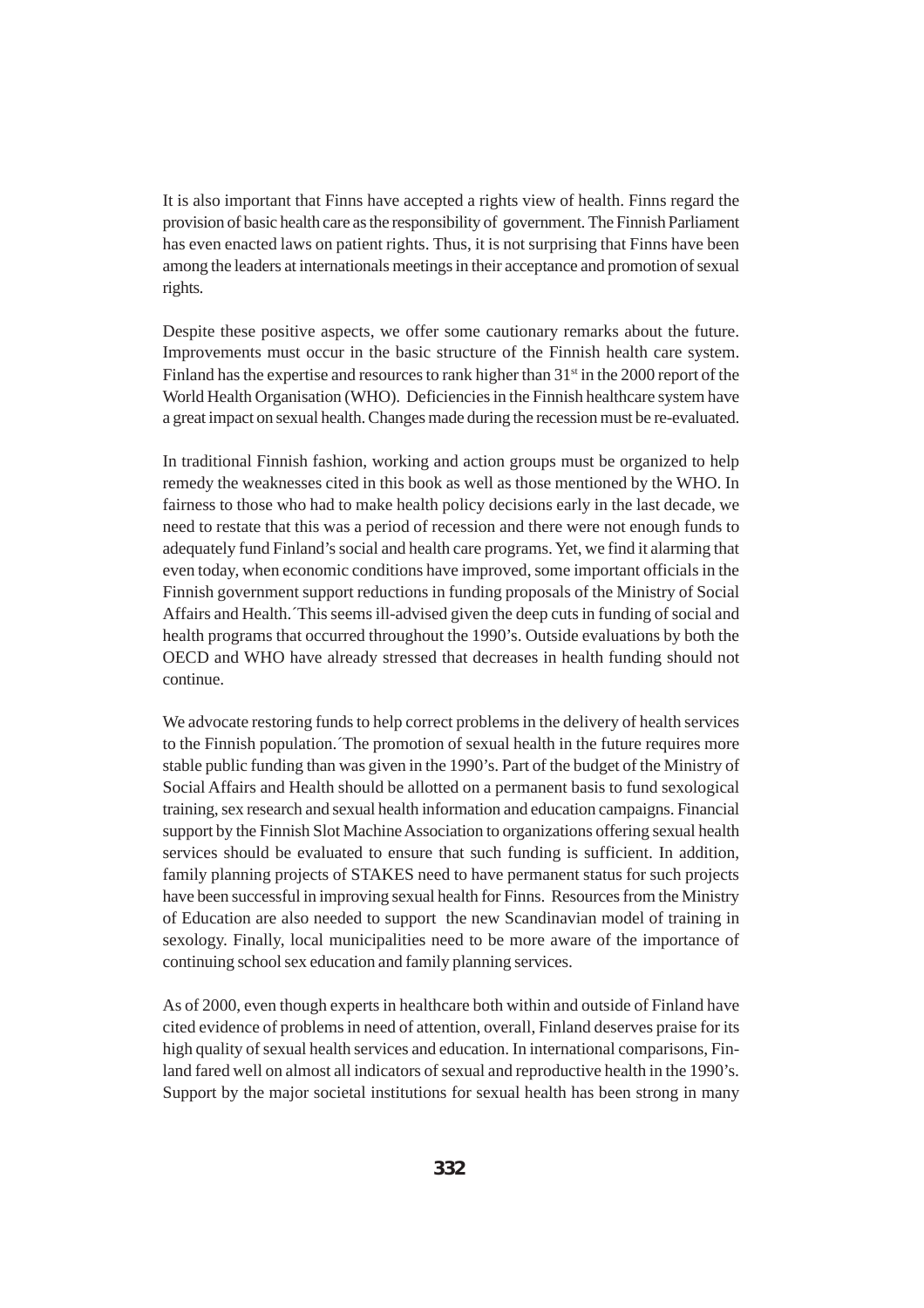ways. There are no signs that a powerful organization working against sexual health and sexual rights will emerge in the future. Citizen's rights to health care are acknowledged by the government, strong and highly skilled expertise is provided by national health policy makers and health providers, the church supports many sex education and equity issues, rights of and services for many minorities are accepted, and the principle of equality between the genders is endorsed by a majority of Finns. The Family Federation of Finland is an avid advocate of sexual rights and especially works to promote the sexual health of adolescents. Finns also generally support sex education in the schools and understand that sexual well-being is part of general well-being.

The first sexological unit of a school for higher education was established in 2000, and a new organization, the Finnish Association for Sexology, founded in 1997, is yet another professional group that is working to promote sexual health. International cooperation by Finnish organizations (e.g., The Family Federation of Finland) in countries with serious sexual health problems will continue. Positive developments include the integration of sexual health care into family planning and maternity care services. With new and existing sexual health services and adequate funding from its government, Finland should be able to maintain its leadership position in sexual health in the new millennium.

#### **References**

- Alan Guttmacher Institute. 1999. Sharing Responsibility, Women, Society, and Abortion Worldwide. New York: The Alan Guttmacher Institute.
- Brown, Sara and Eisenberg, Leon. 1995. The Best Intentions: Unintended Pregnancy and the Well Being of Children and their Families. Washington, DC : National Academy Press.
- Erkkola, Risto and Kontula, Osmo. 1993. Syntyvyyden säännöstely (Birth control). In Kontula, Osmo and Haavio-Mannila, Elina (Eds.) Suomalainen seksi: Tietoa suomalaisten sukupuolielämän muutoksesta (Finnish sex: information about the change in the sex life of the Finns). WSOY, Porvoo, pp. 343-370.
- Haavio-Mannila Elina, Osmo Kontula and Elina Kuusi: Trends in Sexual Life: Measured by national sex surveys in Finland in 1971, 1992 and 1999 and a comparison to a sex survey in St.Petersburg in 1996. Väestöntutkimuslaitoksen julkaisusarja D. Väestöliitto. Helsinki. (in press).
- Helmig, Linda. 1997. An Investigation of Unintended Pregnancy, Contraceptive Behavior, and Family Planning Services in the United States and Finland, Dissertation, Department of Psychology, University of Kansas.
- Henshaw, Stanley. 1999. U.S. Teenage Pregnancy Statistics. Special Report.

www.agi-usa-org/teen.

- Hofstede, Geert. 1983. National Cultures Revisited. *Behavioral Science Research*, 18, 285-305.
- Jones, E.F., Forest, J., Henshaw, S., Silverman, J., and Torres, A. 1989. Pregnancy, Contraception, and Family Planning Services in Industrialized Countries. New Haven, CT: Yale University Press.